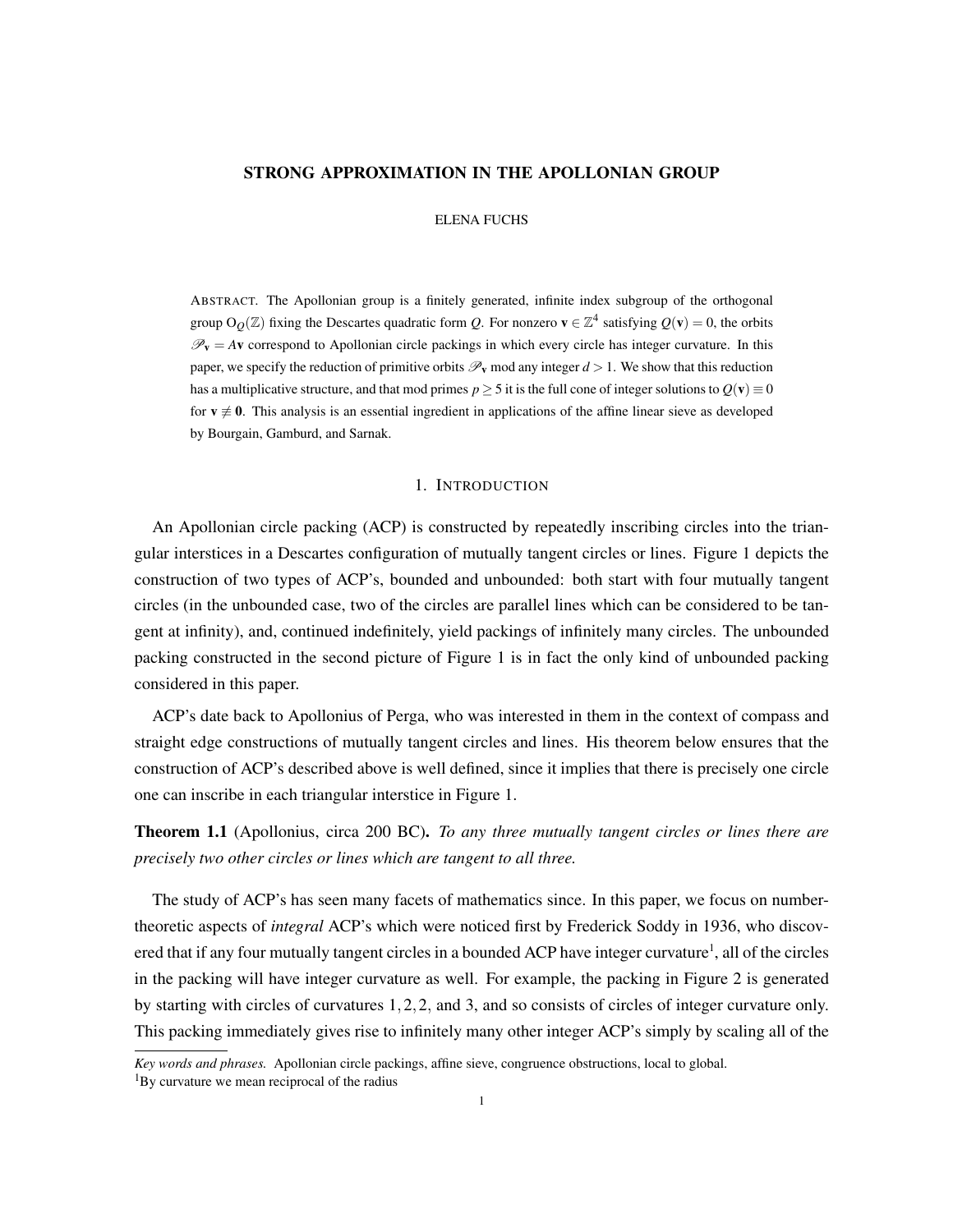

FIGURE 1. Constructing an Apollonian circle packing: bounded and unbounded

curvatures in the packing by an integer. However, it is more interesting to consider integer packings which do not arise from such a scaling process – i.e. packings in which the curvatures do not all share a factor *>* 1. Such packings are called *primitive* and there are in fact infinitely many bounded primitive integral ACP's. However, the only unbounded primitive integral packing is generated by starting with circles of curvatures 0*,*0*,*1*,* and 1 as in Figure 3 (see [12] for a discussion).

Soddy deduced the integrality property of ACP's from the following theorem of Descartes (more recently re-proven by Coxeter in [4]) which he generalized to higher dimensions in a poem in [21].

Theorem 1.2 (Descartes, 1643). *If a,b, c, and d denote the curvatures of four pairwise externally tangent circles with distinct tangency points, then*

(1.1) 
$$
Q(a,b,c,d) = 2(a^2 + b^2 + c^2 + d^2) - (a+b+c+d)^2 = 0.
$$

Note that while Descartes' theorem originally applies to externally tangent circles only, it holds for a quadruple of tangent circles where one is internally tangent to the other three as in Figure 1 if one takes the external circle to have negative curvature (see [11] for an explanation of this).

A solution  $(a, b, c, d)$  to the equation (1.1) is called a *Descartes quadruple*, and the form *Q* is known as the *Descartes quadratic form*. It is at the core of what is known with regards to the number theory pertinent to integral ACP's. In 1943, Hirst derived from Theorem 1.2 that the curvatures in an ACP correspond to coordinates of vectors in orbits of a subgroup  $A \subset O<sub>O</sub>(\mathbb{Z})$  in the cone  $Q(\mathbf{v}) = 0$ , where  $O<sub>Q</sub>(\mathbb{Z})$  denotes the orthogonal group preserving *Q* (see [13]). Combined with Soddy's observation, Hirst's discovery implies that the study of curvatures in integral ACP's is in fact a study of integral orbits of this group, which is appropriately called the Apollonian group.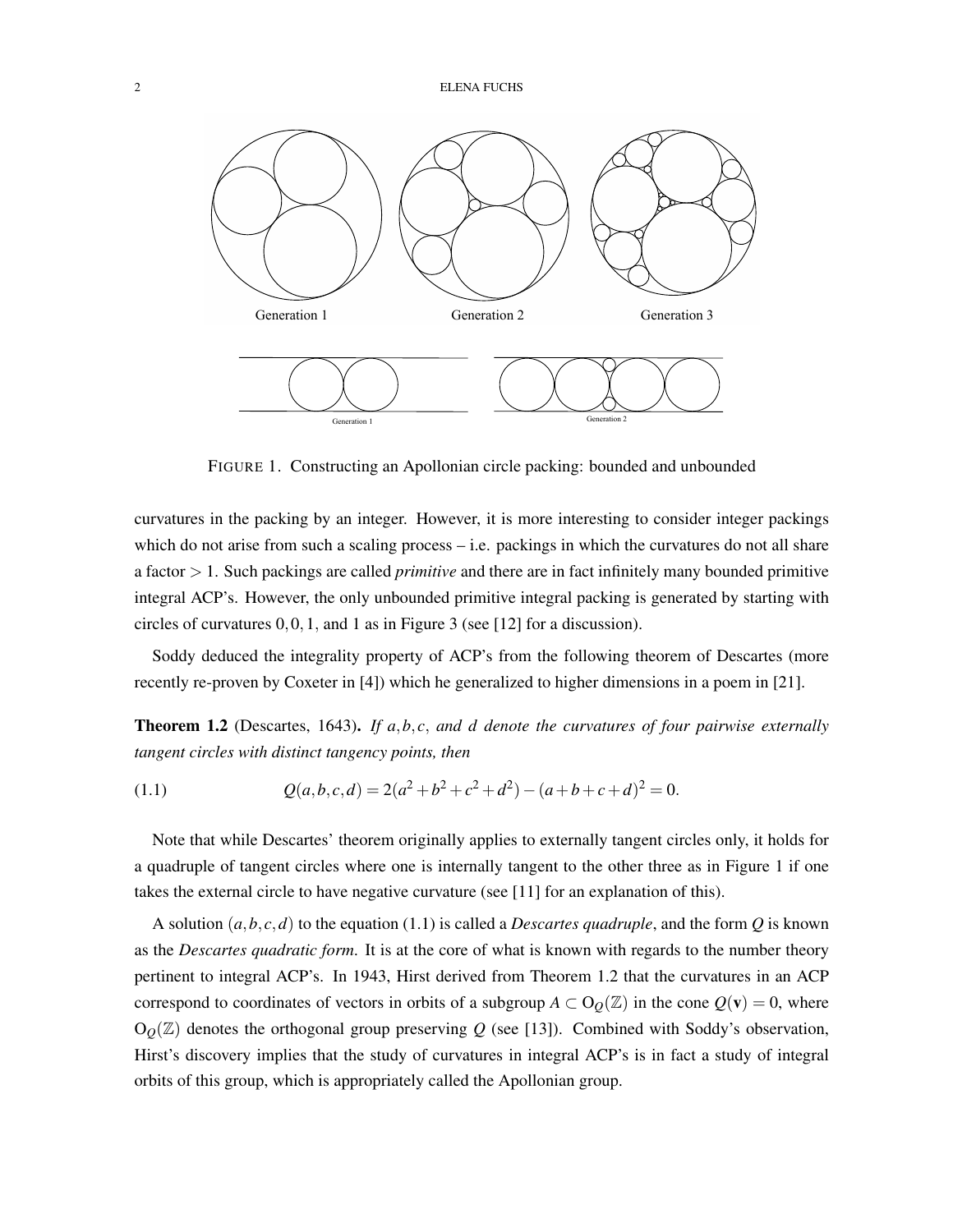

FIGURE 2. Apollonian Circle Packing (−1*,*2*,*2*,*3)



FIGURE 3. Apollonian Circle Packing (0*,*0*,*1*,*1)

There are several fundamental questions to consider in the case of integral ACP's which were first formulated and addressed by the five authors Graham, Lagarias, Mallows, Wilks, and Yan in [12]. They outline several important problems regarding integral ACP's, many of which have now been solved in [1], [8], [9], and [15].

One problem Graham et.al. consider is that of determining congruence obstructions for curvatures in integral ACP's. Note that this question is most interesting in the case of primitive integral ACP's: otherwise there are obvious congruence obstructions modulo the gcd of all the curvatures.

Using the fact that *A* has several unipotent subgroups, they are able to show:

Theorem 1.3 (Graham, Lagarias, Mallows, Wilkes, Yan, 2003). *Let P be a primitive integral Apollonian circle packing. For any integer m with gcd*(*m,*30) = 1*, every residue class mod m occurs as the value of a curvature of some circle in the packing P.*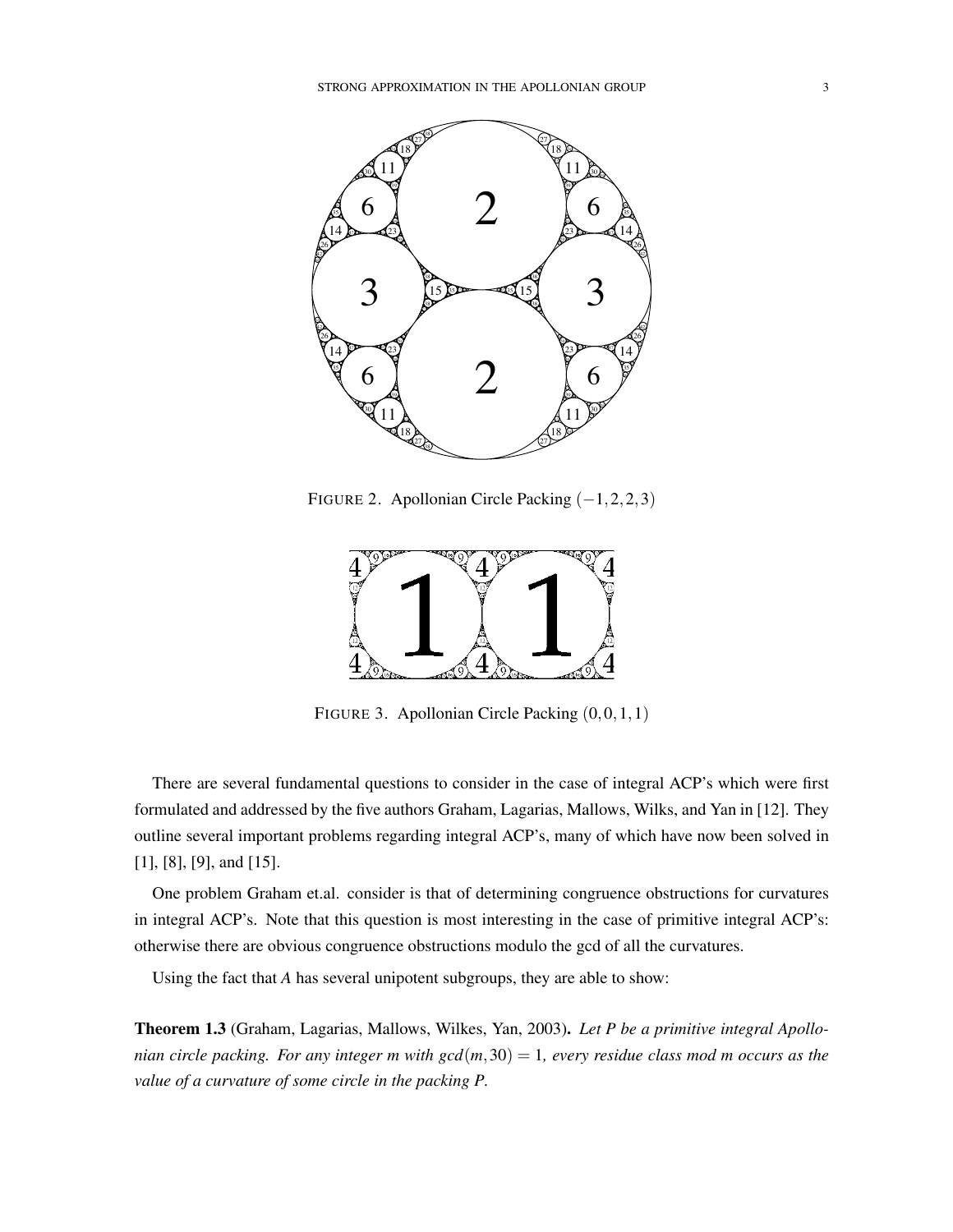Upon collecting data for several ACP's, they also conjecture that there should be some congruence conditions mod 12 or 24 which completely determine all *large* integers appearing as curvatures in a primitive ACP. In this paper, we give a complete description of the reduction of the Apollonian group mod integers  $d > 1$ , which in turn yields a description of the collection of curvatures in any primitive ACP mod *d*. As a consequence of this description, we are able to fine-tune Theorem 1.3 by replacing 30 with 6 in Corollary 4.5, which we show cannot be improved further. In addition, our analysis of the orbit mod powers of primes clarifies why the only congruence obstructions for integral ACP's appear to be modulo 24 – this was previously seen only through numerical experiments (for a detailed discussion of this, see [9] as well as Conjecture 1.5).

Our method is to consider the preimage Γ of *A* in the spin double cover of SO*Q*. We determine Γ explicitly in Section 2, and rely on Dickson's classification of subgroups of  $SL<sub>2</sub>$  over finite fields (see [14]) combined with Goursat's Lemma (see Theorem 2.6) to specify the mod *d* structure of Γ for square free *d*. We extend this to powers of primes and non-square-free *d* in Section 3, and then use this to determine the precise mod *d* structure of any orbit  $\mathcal P$  of *A* in Section 4. Our main result is stated in the following theorem.

**Theorem 1.4.** Let  $\mathcal P$  be an orbit of A acting on a Descartes quadruple  $\mathbf v_P \in \mathbb{Z}^4$  of curvatures in a *primitive packing P and let*  $\mathcal{P}_d$  *be the reduction of this orbit mod an integer*  $d > 1$ *. Let*  $C = \{v \neq 0\}$  $\mathbf{0} \vert \mathcal{Q}(\mathbf{v}) = 0$  *denote the cone without the origin, and denote by*  $C_{p'}$  *the cone mod p<sup>r</sup> as defined in (4.2). Write*  $d = d_1 d_2$  *with*  $(d_2, 6) = 1$  *and*  $d_1 = 2^n 3^m$  *where*  $n, m \ge 0$ *.* 

- (i) *If d*<sub>1</sub>  $\neq$  1*, the natural projection*  $\mathcal{P}_d \longrightarrow \mathcal{P}_{d_1} \times \mathcal{P}_{d_2}$  *is surjective.*
- (ii) *The natural projection*  $\mathscr{P}_{d_2} \longrightarrow \prod_{p^r \mid d_2} \mathscr{P}_{p^r}$  *is surjective and*  $\mathscr{P}_{p^r} = C_{p^r}$ *.*
- (iii) *If*  $m, n \geq 1$ *, the natural projection*  $\mathscr{P}_{d_1} \longrightarrow \mathscr{P}_{2^n} \times \mathscr{P}_{3^m}$  *is surjective.*
- (iv) *If*  $n \geq 4$ *, let*  $\pi$  :  $C_{2^n} \longrightarrow C_8$  *be the natural projection. Then*  $\mathscr{P}_{2^n} = \pi^{-1}(\mathscr{P}_8)$ *.*
- (v) If  $m \geq 2$ , let  $\phi : C_{3^m} \longrightarrow C_3$  be the natural projection. Then  $\mathscr{P}_{3^m} = \phi^{-1}(\mathscr{P}_3)$ .

Theorem 1.4 is a crucial ingredient in applications of the recently developed affine sieve of Bourgain, Gamburd, and Sarnak (see [2]) in the context of integer ACP's. For example, it is used in [9] to give a precise asymptotic (conditional on randomness of the Moebius function) for the number of circles of prime curvature less than *X*. Another application of the affine sieve is proving the finiteness of the *saturation number* for certain integer-valued polynomials on orbits of various groups. In the case of the Apollonian group *A*, Bourgain et.al. prove in particular that, given a polynomial *f* in four variables which is integer valued and primitive<sup>2</sup> on a given integer orbit  $\mathscr P$  of A, there is a positive integer  $r_0$ such that for any  $r \ge r_0$  the points  $\mathbf{x} \in \mathcal{P}$  for which  $f(\mathbf{x})$  has at most *r* prime factors in Zariski dense in the Zariski closure of  $\mathscr{P}$ . Theorem 1.4 would be necessary in using the affine sieve to determine this  $r_0$  explicitly. However, one would need in addition a nontrivial lower bound on the gap between the

<sup>&</sup>lt;sup>2</sup>We say that the polynomial is primitive on the orbit if for every  $q \ge 2$  we have at least one point **x** in the orbit for which  $(f(\mathbf{x}), q) = 1.$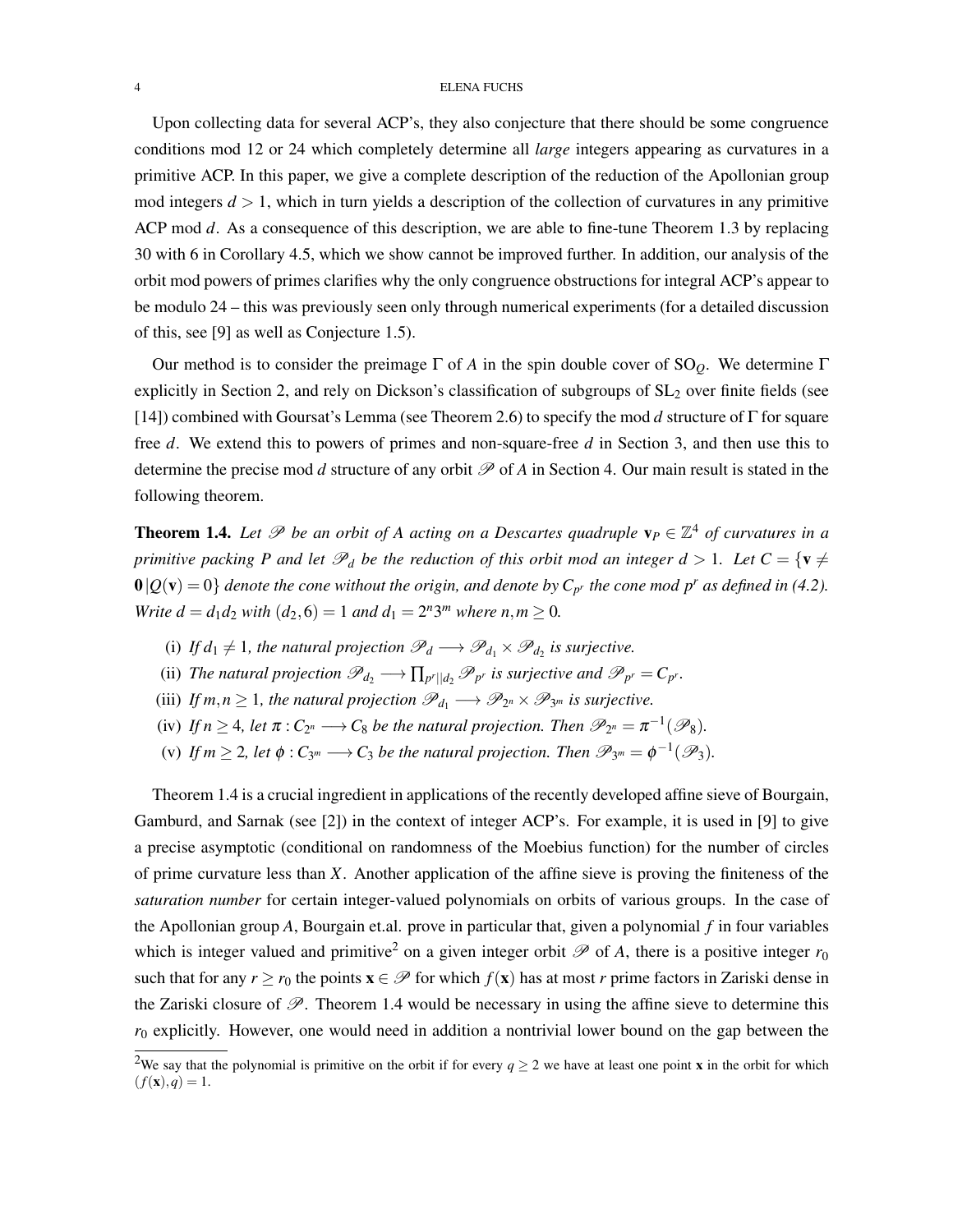first two eigenvalues of the Laplacian of  $A\backslash\mathbb{H}^3$  which is still unknown. For this reason, it is difficult to prove good lower bounds for  $r_0$  in the Apollonian case, as in many other problems of this type.

Even with these difficulties, because the Apollonian group is thin in the sense that it is of infinite index in the integer points of the orthogonal group fixing  $Q$ , the affine sieve is currently the most effective tool in tackling diophantine problems such as counting circles of prime or almost prime<sup>3</sup> curvature – in particular, classical methods such as the theory of automorphic forms do not apply here. One can think of Theorem 1.4 as an analog of the Chinese remainder theorem which is a key ingredient in applying the affine sieve to orbits of the Apollonian group. In fact, Theorem 1.4 is a stronger result than needed for the sieve, since it specifies the structure of the orbit mod integers which are not square free (the sieve only needs information about the square free case). Essentially, it tells us that once we determine the structure of an orbit of *A* mod 3 and 8, we can deduce its structure mod *d* for any integer  $d > 1$  from the well understood local structure of the cone *C* above. Since there are only two possible orbits of *A* mod 3 and less than 300 orbits of *A* mod 8, Theorem 1.4 gives an effective way of determining the structure of any primitive ACP mod *d*, and is the key observation behind the local to global principle for ACP's as conjectured in [9]:

Conjecture 1.5 (F, Sanden, 2010). *Let P be an integral ACP and let P*<sup>24</sup> *be the set of residue classes mod* 24 *of curvatures in P. Then there exists*  $X_P \in \mathbb{Z}$  *such that any integer*  $x > X_P$  *whose residue mod* 24 *lies in P*<sup>24</sup> *is in fact a curvature of a circle in P.*

Proving such a rich local to global principle in the case of an orbit of a thin group is very difficult at this time. One might convince oneself that Conjecture 1.5 is true by considering an analogous problem that all large integers satisfying certain local conditions should be represented by a general ternary quadratic form – namely, we fix one of the curvatures in Descartes' form and solve the problem for the resulting ternary form. While the general case of this problem is resolved in [3] and [6], the results there are not effective and further work would be needed to obtain a precise result such as the one implied in Conjecture 1.5.

Acknowledgements: We thank Alireza Salehi-Golsefidy and Peter Sarnak for insightful comments and conversations, Alex Kontorovich for the pictures of ACP's in Figures 2 and 3, and the referee for helpful comments which led to various improvements of this paper.

1.1. The Apollonian group. Recall from Theorem 1.2 that if *a,b, c*, and *d* are curvatures of four mutually tangent circles with distinct tangency points,

$$
Q(a,b,c,d) = 2(a^2 + b^2 + c^2 + d^2) - (a+b+c+d)^2 = 0
$$

and that in the context of ACP's the outside circle in a bounded packing (which is internally tangent to the other circles) must have negative curvature to satisfy the equation. Note that fixing three of the

<sup>3</sup>Almost primes are integers with few prime factors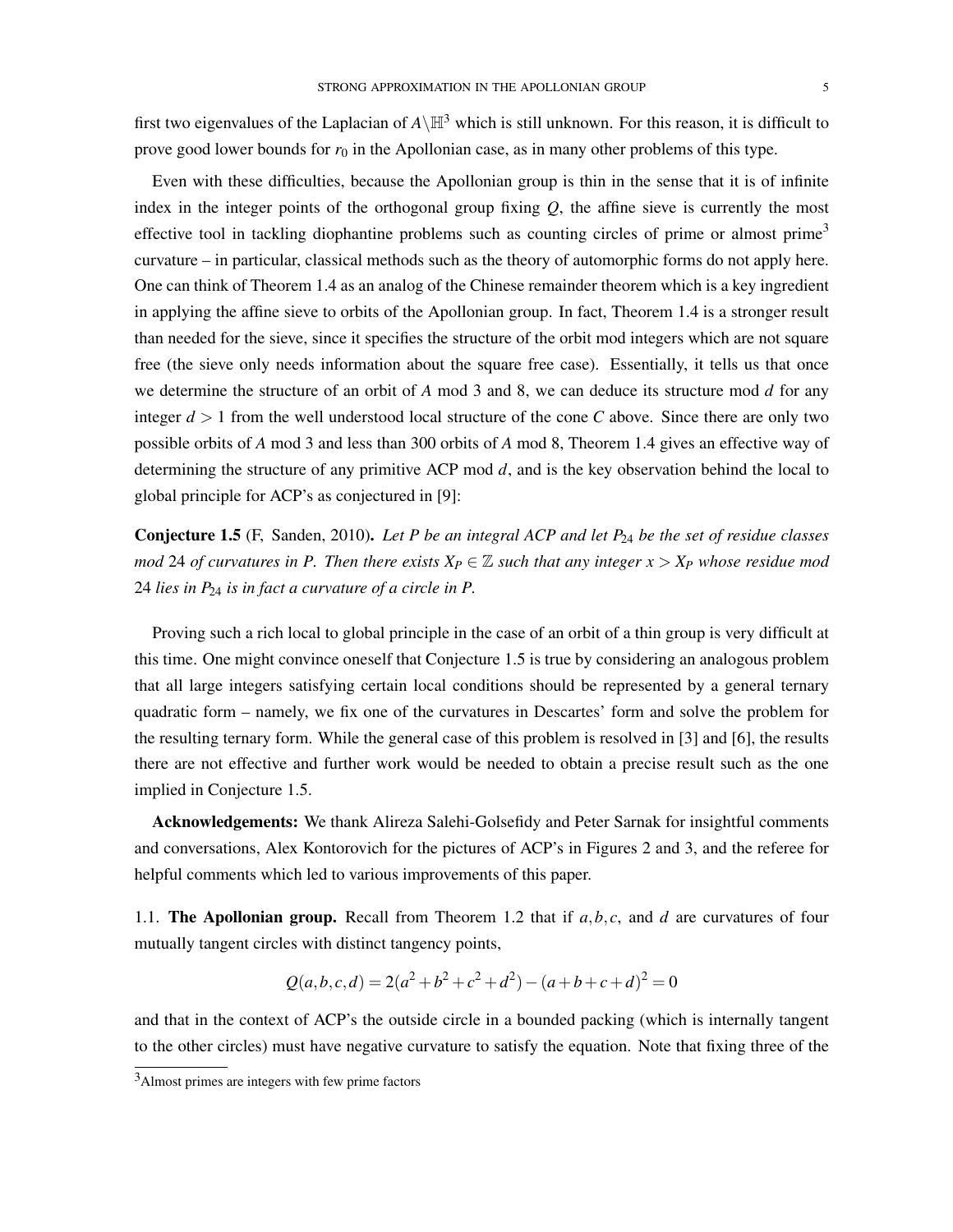curvatures (say  $b, c, d$ ) above yields a quadratic equation which has two solutions  $a = a_+, a_-$  such that

$$
a_+ + a_- = 2(b + c + d).
$$

In fact, the circles  $C_{a_+}$  and  $C_{a_-}$  of curvatures  $a_+$  and  $a_-$ , respectively, are precisely the only two circles tangent to all three of the mutually tangent circles of curvature *b, c*, and *d* as stated in Theorem 1.1. In fact, one can solve for all of the curvatures in a given packing *P* by continuously fixing three known curvatures of mutually tangent circles and solving (1.1) for the fourth. In this way, one can deduce (see [11]) that if  $\mathbf{v} = (a, b, c, d)^T$  is a vector of curvatures of mutually tangent circles in a packing *P*, all of the curvatures of circles in *P* are given by the coordinates of vectors in the orbit *A*v, where *A* is a group generated by

(1.2) 
$$
S_{1} = \begin{pmatrix} -1 & 2 & 2 & 2 \\ 0 & 1 & 0 & 0 \\ 0 & 0 & 1 & 0 \\ 0 & 0 & 0 & 1 \end{pmatrix}, S_{2} = \begin{pmatrix} 1 & 0 & 0 & 0 \\ 2 & -1 & 2 & 2 \\ 0 & 0 & 1 & 0 \\ 0 & 0 & 0 & 1 \end{pmatrix},
$$

$$
S_{3} = \begin{pmatrix} 1 & 0 & 0 & 0 \\ 0 & 1 & 0 & 0 \\ 2 & 2 & -1 & 2 \\ 0 & 0 & 0 & 1 \end{pmatrix}, S_{4} = \begin{pmatrix} 1 & 0 & 0 & 0 \\ 0 & 1 & 0 & 0 \\ 0 & 0 & 1 & 0 \\ 2 & 2 & 2 & -1 \end{pmatrix}
$$

Since the orbits of *A* acting on Descartes quadruples are in one-to-one correspondence with Apollonian circle packings, *A* is known as the Apollonian group. Note that  $S_i^2 = I$  for  $1 \le i \le 4$ , and there are in fact no other relations among the generators of *A* (see [11] for a discussion of the relations among  $S_i$  as well as the correspondence of ACP's to orbits of *A*).

Throughout this paper, the Apollonian group will be our main tool in analyzing ACP's, and we list some of its properties in the following lemma:

### Lemma 1.6. *Let A be the Apollonian group and let Q be the Descartes quadratic form. Then*

- (i) *A* is an infinite-index subgroup of the orthogonal group  $O<sub>Q</sub>(\mathbb{Z})$  fixing  $Q$ ,
- (ii) *A* is Zariski dense in  $O<sub>O</sub>(\mathbb{C})$ .

Before proving Lemma 1.6, it is useful to consider the geometric representation of the generators of *A*. Note that *Q* has signature (3,1), and so *A* can be regarded as a subgroup of  $O_{\mathbb{R}}(3,1)$ , the isometry group of hyperbolic space  $\mathbb{H}^3$ . Its action on  $\mathbb{H}^3$ , as well as its action on a given quadruple of mutually tangent circles in a packing, can be realized by considering the upper half-space model of

$$
\mathbb{H}^3 = \{(x, y, z) \in \mathbb{R}^3 \mid z > 0\}
$$

and embedding a Descartes quadruple of circles  $(C_1, C_2, C_3, C_4)$  (for example, the four largest circles in the packing, or those in generation 1) in the complex plane bounding  $\mathbb{H}^3$ . For any triple of mutually tangent circles  $(C_1, C_2, C_3)$  there is a unique *dual circle* or line  $\mathscr{D}_{123}$  which passes through the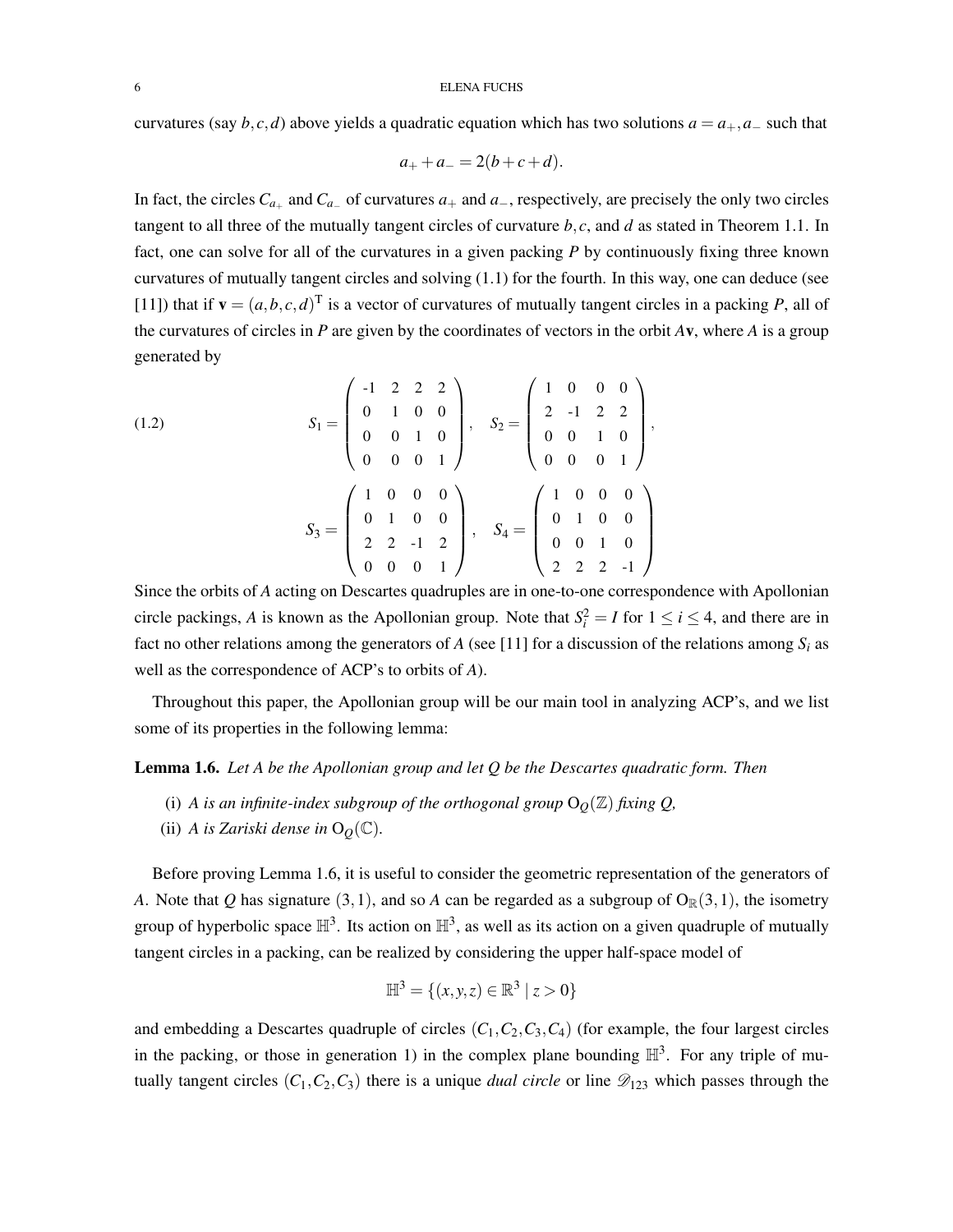tangency points of the three. The generators  $S_1$ ,  $S_2$ ,  $S_3$ ,  $S_4$  of *A* in (4.9) are then precisely reflections in  $\mathcal{D}_{234}$ ,  $\mathcal{D}_{134}$ ,  $\mathcal{D}_{124}$ ,  $\mathcal{D}_{123}$ , respectively. Four such dual circles are drawn in dotted lines for the circle packing in Figure 4. The shaded circle on the inside is the image of the outside circle under reflection through the smallest of the dual circles. The action of  $A$  on  $\mathbb{H}^3$  is then realized as reflections through the hemispheres lying above the dual circles (which are also embedded in C) of the packing, and a fundamental domain for this action is the union of the exteriors of the hemispheres lying above  $\mathcal{D}_{234}, \mathcal{D}_{134}, \mathcal{D}_{124}, \mathcal{D}_{123}$ , the dual circles corresponding to the largest four mutually tangent circles in the packing (see Section 2.2 of [15] for a detailed discussion of the action of *A* on  $\mathbb{H}^3$ ).



FIGURE 4. Dual circles in an Apollonian circle packing

This fundamental domain clearly has infinite volume, and so *A* is an infinite-index subgroup of the orthogonal group  $O<sub>O</sub>(\mathbb{Z})$  as stated in part (i) of Lemma 1.6. In this sense, the Apollonian group is a thin group, and this makes integral ACP's virtually unapproachable via classical methods such as the theory of automorphic forms. However, the richness of the group implied by part (ii) of the lemma is precisely the necessary condition for the analysis in [2] and [22] to apply in this case. We prove part (ii) below.

*Proof.* The Zariski closure G of the Apollonian group A is an algebraic group defined over  $\mathbb{R}$ , where  $G(\mathbb{R})$  is a Lie subgroup of  $SL_2(\mathbb{C})$ . Therefore *G* could be either the full orthogonal group or one of the following:

- A finite group: since *A* itself is not finite (for example, the unipotent element  $S_1S_2$  has infinite order), its closure cannot be finite.
- *•* The group SO*<sup>Q</sup>* : since the generators of *A* all have determinant −1, this cannot be the closure of *A*.
- A torus or parabolic subgroup: it is known (see [18], for example) that the Hausdorff dimension of the limit set of *A* is  $\delta = 1.3056...$  If *G* were a torus or parabolic, we would have  $\delta = 0$ , giving a contradiction.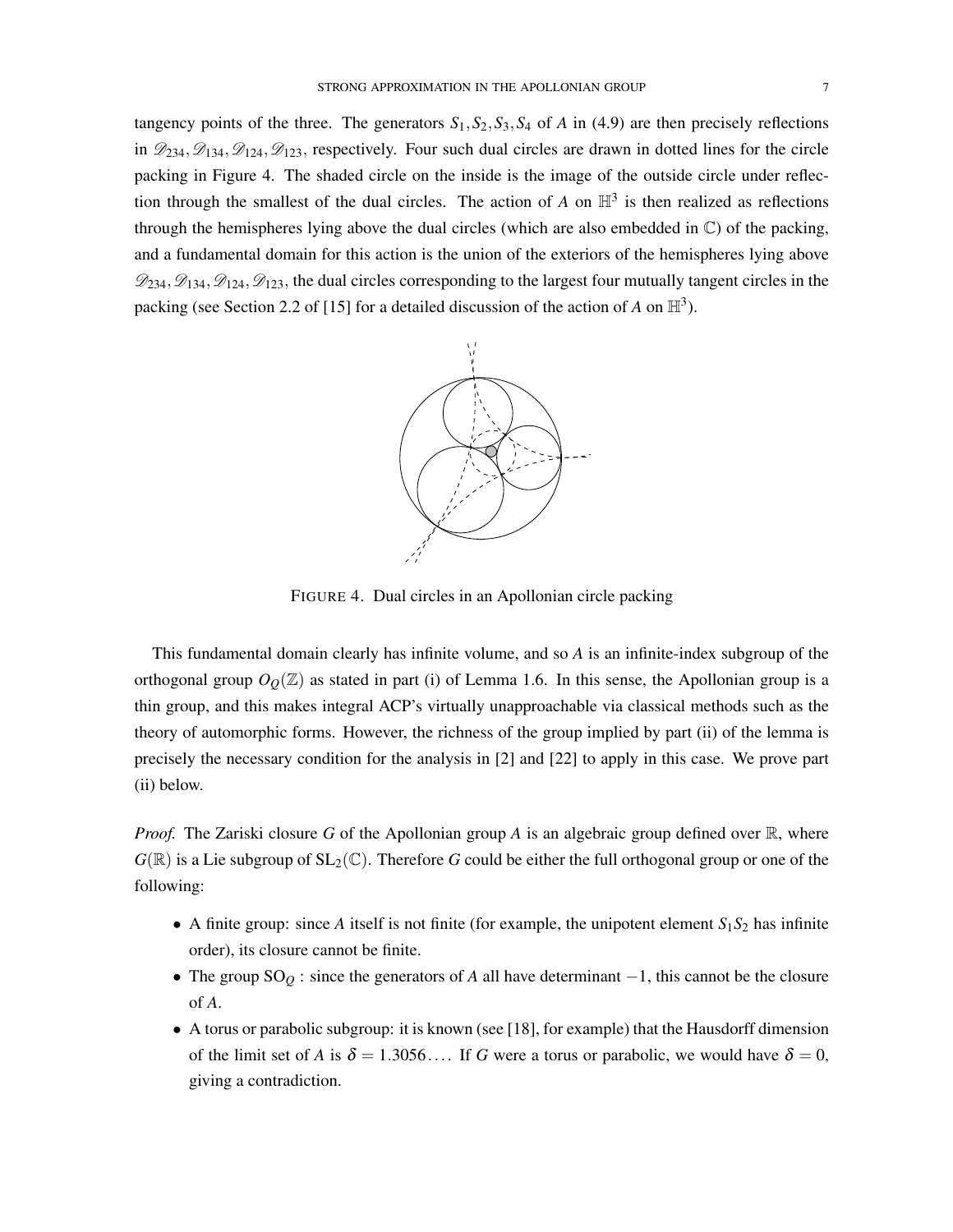• The orthogonal group fixing the ternary quadratic form  $Q'$  of signature (2, 1) over R obtained by fixing one of the variables in (1.1). If this were the case, then we would have  $\delta = 1$ , again giving a contradiction to  $\delta = 1.3056...$ 

Since the Zariski closure of *A* is none of the above groups, it must be the full orthogonal group, and so *A* is Zariski dense in O<sub>Q</sub>( $\mathbb{C}$ ).

It is precisely the fact that *A* is Zariski dense in  $O<sub>Q</sub>(\mathbb{C})$  that makes its orbits manageable via the affine sieve described in [2] even though it is a thin group. We rely heavily on this fact in what follows.

## 2. CONGRUENCE OBSTRUCTIONS: THE SQUARE FREE CASE

In this section we determine the reduction of any integer orbit *A*v of the Apollonian group mod square free integers  $d > 1$  in order to establish the analog of the Chinese remainder theorem over the integers in the context of the group itself. A theorem of Weisfeiler (see Theorem 2.1) implies that a strong approximation principle should exist for the Apollonian group given Lemma 1.6 and we fine-tune this theorem in our case to specify the precise congruence obstructions in this section.

Note that is convenient to work with the preimage of *A* in the spin double cover of SO*<sup>Q</sup>* rather than the Apollonian group itself. The main reason for this is that *A* is a subgroup of the orthogonal group  $O_{\mathbb{R}}(3,1)$  where strong approximation does not hold, and it is difficult to say anything about the projection of *A* into O*Q*(Z*/p*Z) by working in the orthogonal group alone. However, the preimage Γ of *A* under the *spin homomorphism* in (2.1) is a Zariski dense subgroup of  $SL_2(\mathbb{C})$  where general results regarding strong approximation are known. Specifically, Weisfeiler proves the following in [22]:

**Theorem 2.1** (Weisfeiler, 1984). Let  $\mathcal O$  be the ring of integers of a number field k, let V be the set of non*archimedean non-equivalent valuations of k, and let k<sub>v</sub> denote the completion of k at a valuation*  $v \in V$ *. Let G* be an absolutely almost simple, simply connected algebraic group over k, and let  $\Gamma \subset G(\mathcal{O})$  be *a Zariski dense subgroup of G so that the subfield of k generated by* 1 *and the traces of Ad* Γ *is k itself. Then there exists a finite subset*  $S \subset V$  *such that the closure of*  $\Gamma$  *in*  $G(\prod_{v \notin S} k_v)$  *is open.* 

In the context of the Apollonian group, the field *k* in Theorem 2.1 is  $\mathbb{Q}(\sqrt{-1})$ , the ring of integers  $\mathscr{O} = \mathbb{Z}(\sqrt{-1})$ , and  $\Gamma$  is a Zariski dense subgroup of  $G = SL_2(k')$  where  $k' = \mathbb{C}$  is the algebraic closure of *k*. For this case Weisfeiler's theorem implies that there is a finite set of primes  $\mathfrak P$  in  $\mathcal O$ , so that Γ projects onto  $SL_2(\mathbb{Z}(\sqrt{-1})/\mathfrak{p})$  for  $\mathfrak{p} \notin \mathfrak{P}$ . However, Theorem 2.1 does not specify what  $\mathfrak{P}$  is, and its proof does not easily imply what this set should be. It also does not give the multiplicative structure present in Theorem 1.4. In what follows we determine  $\mathfrak P$  for our case and apply it in the context of orbits of *A*.

2.1. **The preimage**  $\Gamma$  of *A* in  $SL_2(\mathbb{C})$ . Since strong approximation does not hold in  $O<sub>Q</sub>(\mathbb{Z})$ , we consider the mod p reduction of the preimage  $\Gamma$  of  $A \cap SO_Q(\mathbb{Z})$  in  $SL_2(\mathbb{C})$  under the spin homomorphism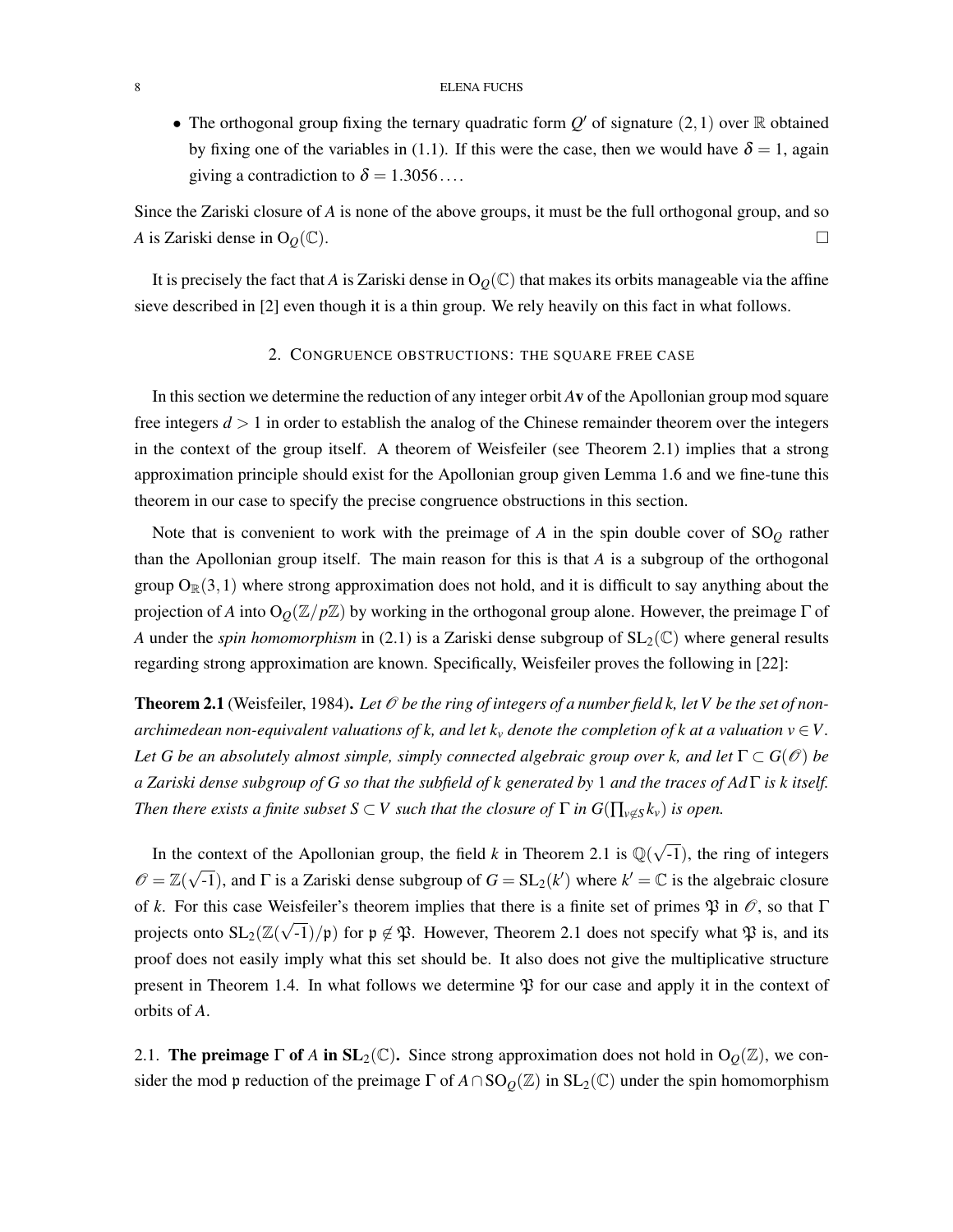$\rho$ . As strong approximation does hold in SL<sub>2</sub>, it is the natural setting in which to ask this question – we then map back to *A* via the spin homomorphism in order to complete the analysis of the orbits.

We recall from [7] that there is a 2-to-1 homomorphism  $\rho$  defined over  $\mathbb Q$  from  $SL_2(\mathbb C)$  into the special orthogonal group SO fixing the Lorentzian quadratic form  $\tilde{Q}(x_1, x_2, x_3, x_4) = x_1^2 - x_2^2 - x_3^2 - x_4^2$ .

$$
\text{SL}_2 \xrightarrow{\rho} \text{SO}_{\tilde{\mathcal{Q}}},
$$

The homomorphism  $\rho$  is defined explicitly in [7] for *M* in  $SL_2(\mathbb{C})$ :

(2.2) For 
$$
M = \begin{pmatrix} a_0 + a_1\sqrt{-1} & b_0 + b_1\sqrt{-1} \\ c_0 + c_1\sqrt{-1} & d_0 + d_1\sqrt{-1} \end{pmatrix}
$$
,

we have<sup>4</sup> that  $\rho(M)$  is

$$
\begin{pmatrix}\n\frac{a_0^2 + b_0^2 + c_0^2 + d_0^2 + a_1^2 + b_1^2 + c_1^2 + d_1^2}{2} & \frac{-a_0^2 + b_0^2 - c_0^2 + d_0^2 - a_1^2 + b_1^2 - c_1^2 + d_1^2}{2} & -a_0b_0 - d_0c_0 - a_1b_1 - c_1d_1 & -a_0b_1 + d_0c_1 + a_1b_0 - d_1c_0 \\
\frac{-a_0^2 + b_0^2 + c_0^2 + d_0^2 - a_1^2 - b_1^2 + c_1^2 + d_1^2}{2} & \frac{a_0^2 + b_0^2 - c_0^2 + d_0^2 + a_1^2 - b_1^2 - c_1^2 + d_1^2}{2} & a_0b_0 - d_0c_0 + a_1b_1 - c_1d_1 & a_0b_1 + d_0c_1 - a_1b_0 - d_1c_0 \\
-a_0c_0 - d_0b_0 - a_1c_1 - b_1d_1 & a_0c_0 - d_0b_0 + a_1c_1 - b_1d_1 & a_0d_0 + c_0b_0 + b_1c_1 + a_1d_1 & a_0d_1 - d_0a_1 - c_1b_0 + b_1c_0 \\
a_0c_1 - d_0b_1 - a_1c_0 + b_0d_1 & -a_0c_1 - d_0b_1 + a_1c_0 + b_0d_1 & -a_0d_1 + a_1d_0 - b_0c_1 + b_1c_0 & a_0d_0 - b_0c_0 + a_1d_1 - b_1c_1\n\end{pmatrix}
$$

In order to determine the preimage of  $A \cap SO<sub>O</sub>$ , we relate the Descartes form to  $\tilde{Q}$  as follows.

Lemma 2.2. *Let Q be the Descartes quadratic form as before, and let*

$$
\tilde{Q}(x_1, x_2, x_3, x_4) = x_1^2 - x_2^2 - x_3^2 - x_4^2.
$$

*There is an isomorphism given by conjugation between the groups*  $O_{Q}(\mathbb{C})$  *and*  $O_{\tilde{O}}(\mathbb{C})$  *which maps*  $O_Q(\mathbb{Z}[\frac{1}{2}])$  *onto*  $O_{\tilde{Q}}(\mathbb{Z}[\frac{1}{2}])$ . Denote by  $A' \subset O_{\tilde{Q}}(\mathbb{Z}[\frac{1}{2}])$  the image of the Apollonian group  $A \subset O_Q(\mathbb{Z})$ *under this isomorphism. Then A' is in fact contained in*  $O_{\tilde{O}}(\mathbb{Z})$ *.* 

*Proof.* Let *Q*<sup>'</sup> be the form  $Q'(x_1, x_2, x_3, x_4) = -4x_1^2 + 4x_2^2 + 4x_3^2 + 4x_4^2$ . It is equivalent to the Descartes form *Q*, since  $Q' = M^TQM$ , where

(2.3) 
$$
M = \begin{pmatrix} 1 & 0 & -1 & 1 \\ 1 & 0 & -1 & -1 \\ 0 & 0 & 1 & 0 \\ 2 & 2 & -1 & 0 \end{pmatrix}.
$$

The group  $O_{Q'}(\mathbb{Z}[\frac{1}{2}])$  fixing  $Q'$  is isomorphic to the group  $O_{\tilde{Q}}(\mathbb{Z}[\frac{1}{2}])$ , where

(2.4) 
$$
\tilde{Q}(x_1, x_2, x_3, x_4) = x_1^2 - x_2^2 - x_3^2 - x_4^2.
$$

Since every element in *A* is congruent to the identity mod 2, we have that  $A \subset O<sub>Q</sub>(\mathbb{Z})$  is mapped to a group  $A' \subset O_{\tilde{O}}(\mathbb{Z})$  as desired.  $\Box$ 

*.*

<sup>&</sup>lt;sup>4</sup>There is a small typo in the formula printed in [7]. It is corrected here.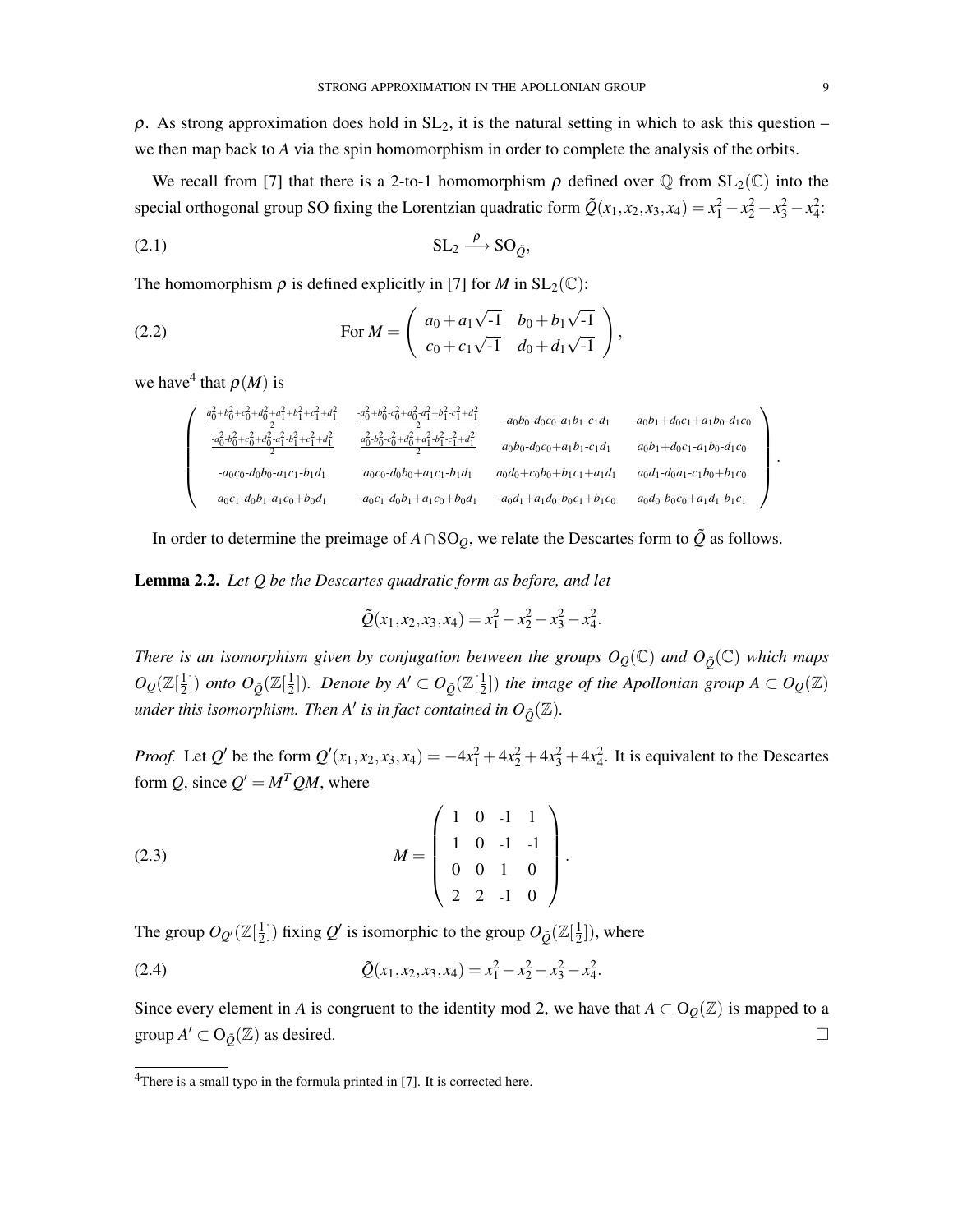The Apollonian group *A* is thus isomorphic to a subgroup of  $O_{\tilde{Q}}(\mathbb{Z})$  which we denote by *A'*. We denote the isomorphism by *s*:

$$
A' \xrightarrow{s} A
$$

and relate *A*<sup> $\prime$ </sup> to  $SL_2(\mathbb{Z}(i))$  via the homomorphism  $\rho$  in 2.1. Specifically, we get

$$
\rho(\mathrm{SL}_2(\mathbb{Z}(i))) = A' \cap \mathrm{SO}_{\tilde{\mathcal{Q}}}(\mathbb{Z})
$$

where the intersection  $A' \cap SO_{\tilde{O}}(\mathbb{Z})$  consists of elements of  $A'$  with positive determinant. It is known (see [7]) that  $\rho$  is in fact a surjection from  $SL_2(\mathbb{Z}(i))$  onto  $SO^+_{\tilde{Q}}(\mathbb{Z})$ , a subgroup of index 2 in  $SO_{\tilde{Q}}(\mathbb{Z})$ consisting precisely of matrices of  $SO_{\tilde{O}}$  with a positive entry in the upper left corner. It is easy to check that every element of  $A' \cap SO_{\tilde{Q}}(\mathbb{Z})$  is in  $SO_{\tilde{Q}}^+$ , so we think of  $\rho$  as a homomorphism from  $\Gamma$  onto *A*<sup> $\wedge$ </sup> ∩SO<sub>Õ</sub>(ℤ). Similarly, we have an onto homomorphism from Γ to *A* ∩SO<sub>*Q*</sub>(ℤ) via the isomorphism *s*:

$$
\Gamma\frac{\sqrt{p}\circ \rho}{\longrightarrow} A\cap \mathrm{SO}_\mathcal{Q}(\mathbb{Z}),
$$

so by considering Γ we simultaneously consider the Apollonian group *A* as well. The explicit formula for  $\rho$  in 2.1 combined with the fact that  $A \cap SO_0(\mathbb{Z})$  is generated by  $S_1S_2, S_2S_3$ , and  $S_2S_4$  and their inverses, where  $S_i$  are the generators of *A* defined in (4.9) allows us to determine exactly the generators and relations of Γ. We describe this in the following lemma.

Lemma 2.3. *Let* ρ *and A*\* *be as above. The preimage* Γ *of A*\* *under* ρ *is a free group generated by*  $\pm \gamma_1, \pm \gamma_2, \pm \gamma_3$  *and their inverses, where*  $\gamma_i$  *are as below.* 

$$
(2.6) \hspace{1cm} \gamma_1 = \left(\begin{array}{cc} 2 & -i \\ -i & 0 \end{array}\right), \hspace{1cm} \gamma_2 = \left(\begin{array}{cc} -2-2i & -4-3i \\ i & 2i \end{array}\right), \hspace{1cm} \gamma_3 = \left(\begin{array}{cc} 1 & -4i \\ 0 & 1 \end{array}\right).
$$

This follows from applying the homomorphism  $\rho$  together with the map *s* to the generators. Note that this group is a free subgroup of  $SL_2$  – since the elements  $S_1S_2$ ,  $S_2S_3$ , and  $S_2S_4$  have no relations in *A*, the same holds for the elements  $\gamma_i \in \Gamma$ . In the next section we use Lemma 2.3 to determine the reduction of Γ mod ideals (*d*) where *d* is square free. We note, however, that to analyze *A* mod even integers it is not enough to consider the reduction of Γ mod ideals (*d*) where *d* is even, since the isomorphism in (2.5) is defined over  $\mathbb{Z}(1/2)$ . We deal with this separately in Section 4.

2.2. The reduction of Γ mod square free (*d*). Recall from Lemma 1.6 that *A* is Zariski dense in O*Q*, we have *A*∩SO*<sup>Q</sup>* is Zariski dense in SO*Q*, and so the group Γ is also Zariski dense in SL2. We can also check that the subfield of  $k = \mathbb{Q}(\sqrt{-1})$  generated by 1 and the traces of the group  $\Gamma$  is in fact the whole field *k*. For example, the trace of

(2.7) 
$$
\gamma_1 \gamma_2 \gamma_3 = \begin{pmatrix} -3.4i & -22 + 6i \\ 2i - 2 & 12i + 5 \end{pmatrix}
$$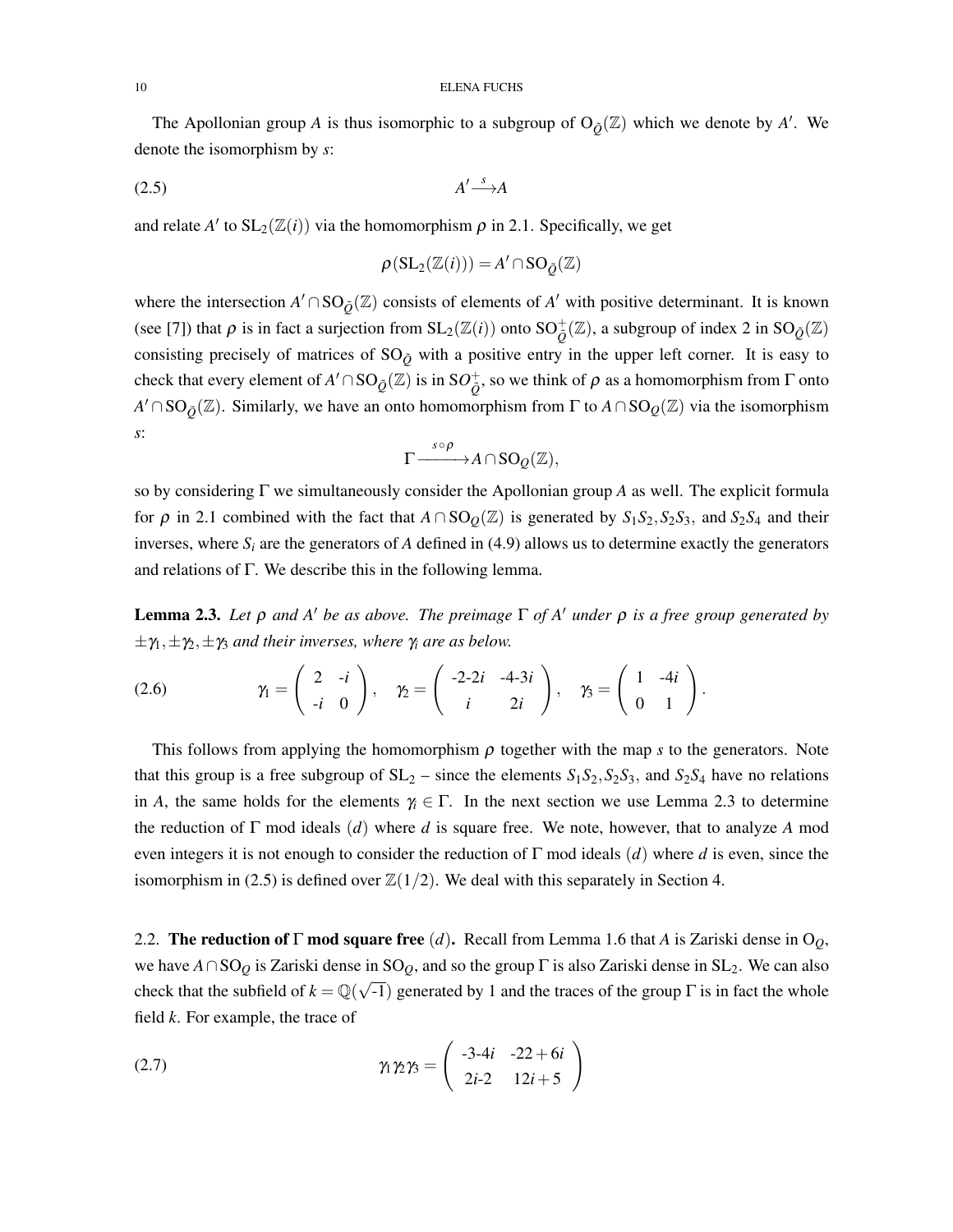is  $2+8i$ , and the field generated by this trace and 1 is indeed all of k. Thus by Theorem 2.1 we have that outside a finite set of prime ideals  $\mathfrak{P} \subset \mathbb{Z}(\sqrt{-1})$  the projection of  $\Gamma$  into  $\mathrm{SL}_2/p$  is surjective for  $\mathfrak{p} \not\in \mathfrak{P}$ . Our goal is to specify this set  $\mathfrak V$  and thus determine what the reduction of Γ is mod arbitrary square free ideals (*d*). Given the generators of  $\Gamma$  as well as Theorem 2.1, this is a question of elementary group theory. We use a classification due to L.E. Dickson (Theorem 8.27 in [14]) of subgroups of  $PSL<sub>2</sub>$  over finite fields:

**Theorem 2.4** (Dickson, 1901). Let q be a power of a prime  $p \geq 5$ . Then the following are the only *possible proper subgroups of*  $PSL_2(\mathbb{F}_q)$ *.* 

- (1) *Elementary abelian p-groups;*
- (2) *Cyclic groups of order z where*  $z\left|\frac{q\pm1}{2}\right|$ *;*
- (3) *Dihedral groups of order q±*1 *and their subgroups;*
- (4) *Semidirect products of elementary abelian groups of order p<sup>r</sup> and cyclic groups of order t where t* $|p^r - 1$  *and t* $|q - 1$ *;*
- (5) *A*4*, S*4*, or A*5*;*
- (6)  $PSL_2(\mathbb{F}_{p^r})$  *where p<sup>r</sup>*|*q*.

For *q* prime, the proper subgroups of  $PSL_2(\mathbb{F}_q)$  given by Theorem 2.4 are metabelian – their commutator subgroups are abelian – except for the groups of small order in (5) (see [5] for a proof). This is also true for proper subgroups of  $PSL_2(\mathbb{F}_{p^2})$  which properly contain  $PSL_2(\mathbb{F}_p)$  for p prime. We use this classification to prove the following proposition regarding the reduction of Γ mod square free *d*.

**Proposition 2.5.** Let  $\Gamma$  and  $\mathcal O$  be as before, let  $\mathfrak p$  denote a prime ideal in  $\mathcal O$ , and let  $(d) \neq \mathcal O$  denote an *ideal generated by*  $d \in \mathcal{O}$ *. Let*  $\mathfrak{P} = (6)$  *and write*  $d = d_1c$ *, where*  $(c) \supseteq \mathfrak{P}$  *and*  $(d_1) = \prod \mathfrak{p}_i$  *is a product of prime ideals such that*  $\mathfrak{p}_i \not\supset \mathfrak{P}$  *for any i. Let*  $\Gamma_i$  *denote the image of*  $\Gamma$  *in*  $SL_2(\mathcal{O}/i)$  *where j is an ideal in O. Then*

- 1) *The projection*  $\Gamma_d \longrightarrow \Gamma_c \times \Gamma_{d_1}$  *is surjective.*
- 2) *The projection*  $\Gamma_{d_1} \longrightarrow \prod_{\mathfrak{p}_i \supseteq (d_1)} \Gamma_{\mathfrak{p}_i}$  *is surjective and*  $\Gamma_{\mathfrak{p}_i} = SL_2(\mathcal{O}/\mathfrak{p}_i)$ *.*

*Proof.* We first consider the reduction of Γ mod prime ideals  $\mathfrak{p} \in \mathcal{O}$  to show that  $\Gamma_{\mathfrak{p}}$  is in fact all of  $SL_2$ for  $p \nsupseteq \mathfrak{P}$ , and then show that  $\Gamma$  maps as a product group as stated in the proposition. We split this up into three cases:

- (1)  $p^2 = (2)$ ;
- (2)  $p\bar{p} = (p)$  where  $p \equiv 1 \pmod{4}$ ; here *p* splits in  $\mathcal{O}$ , and -1 is a square mod *p*, so the reduction of  $\Gamma$  mod  $(p)$  is mapped to  $SL_2(\mathbb{F}_p) \times SL_2(\mathbb{F}_p)$ ;
- (3)  $\mathfrak{p} = (p)$  where  $p \equiv 3 \pmod{4}$ ; here *p* does not split in  $\mathcal{O}$ , and -1 is not a square mod *p*, so the reduction of  $\Gamma$  mod  $(p)$  is mapped to  $SL_2(\mathbb{F}_{p^2})$ .

*Case 1*: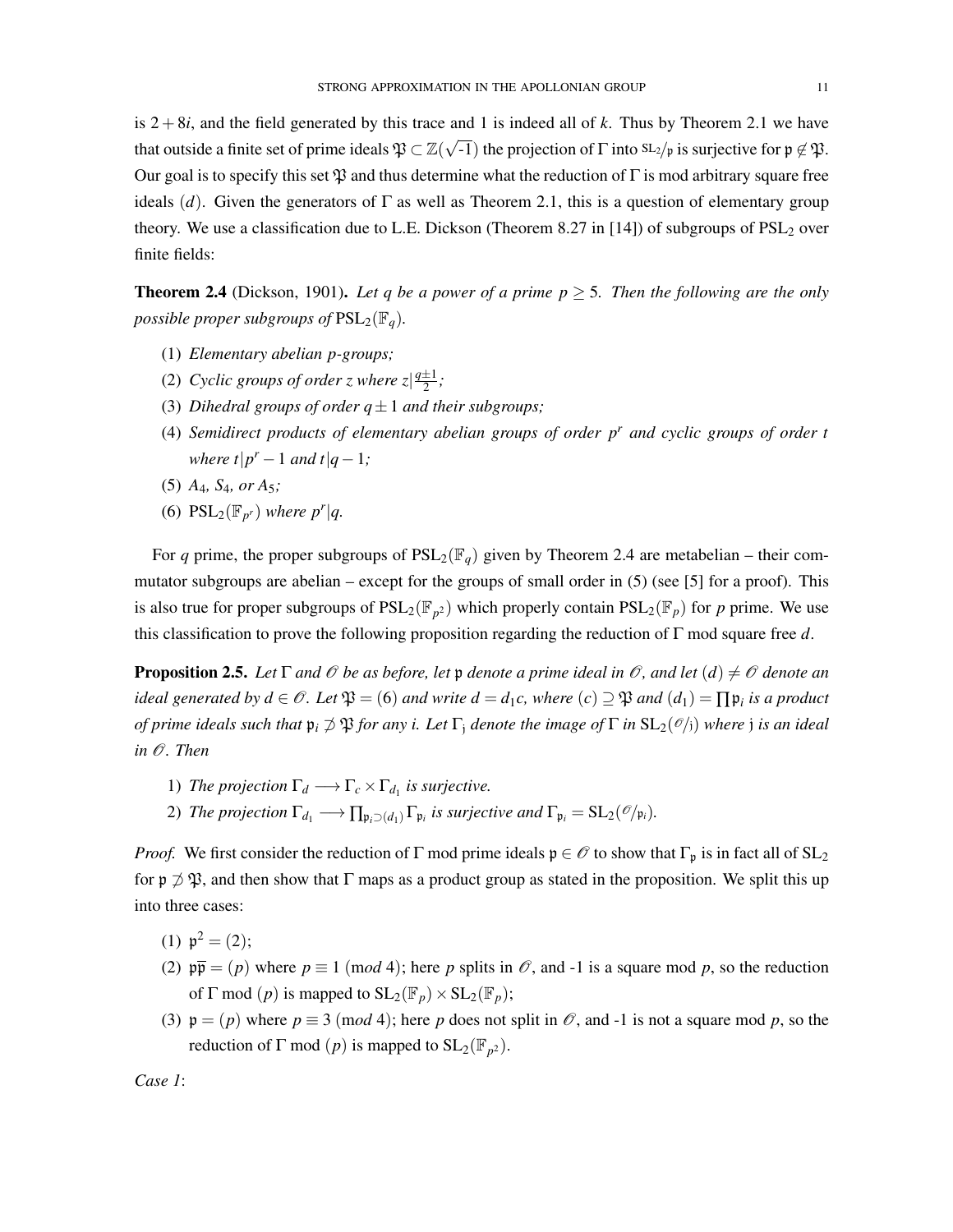Reducing Γ mod (2) yields a group of order 2, which is clearly not all of SL2(*O/*(2)). Another unpleasant feature of 2 in this context is that it is the only prime which ramifies in  $\mathbb{Q}(i)$ , since  $(2)=(1+i)^2$ . We handle the other two cases separately, and note that we will not need to worry about ramification in  $\mathbb{Q}(i)$  there.

*Case 2*:

Let  $(p) = p\overline{p}$  where  $\overline{p}$  is the conjugate of the prime ideal p in  $\mathcal{O}$ . We want to show that  $\Gamma$  reduces onto each factor of  $SL_2(\mathcal{O}/p) \times SL_2(\mathcal{O}/p)$  by first noting that both of these factors are isomorphic to  $SL_2(\mathbb{F}_p)$  (we immediately note that the image of  $\Gamma$  in each factor is not trivial – for example, none of the generators of  $\Gamma$  reduce to the identity *I* mod  $\mathfrak{p} \not\supseteq (2)$ ). We prove this for  $\Gamma_{\mathfrak{p}}$ , the reduction of  $\Gamma$  mod p. The proof in the case of reduction mod  $\bar{p}$  is then the same argument applied to the conjugate of  $\Gamma$ .

Note that  $\Gamma \supset Z(SL_2)$  contains the center of  $SL_2$  and consider  $\Gamma' = \Gamma/Z \subseteq PSL_2(\mathbb{C})$ . If the reduction  $\Gamma'_p$  of Γ' mod p is a proper subgroup of  $PSL_2(\mathbb{F}_p)$ , it is either metabelian or is one of the groups  $A_4$ , *S*<sub>4</sub>, or  $A_5$ . We follow [10] to show that this would violate a girth bound for  $\Gamma'_{\mathfrak{p}}$  for large enough primes  $p = \mathfrak{p}\overline{\mathfrak{p}}.$ 

Let  $S = {\gamma_1, \gamma_1^{-1}, \gamma_2, \gamma_2^{-1}, \gamma_3, \gamma_3^{-1}}\}$ <sub>p</sub> be the set of generators of  $\Gamma'_p$ . For example, the generators of  $\Gamma'_{(2+i)}$  are

$$
\left(\begin{array}{cc}2 & -2 \\ -2 & 0\end{array}\right), \quad \left(\begin{array}{cc} -1 & 0 \\ 2 & -1\end{array}\right), \quad \left(\begin{array}{cc}1 & 2 \\ 0 & 1\end{array}\right).
$$

Consider the Cayley graph  $C(\Gamma_p, S)$ , where the vertices correspond to elements of  $\Gamma_p$ , and two vertices *v*, *w* are connected by an edge iff  $v = \gamma w$  for some  $\gamma \in S$ . Define the *girth c*(Γ<sub>p</sub>) of *C*(Γ<sub>p</sub>,*S*) to be the length of the shortest cycle in  $C(\Gamma_p, S)$ . From [17] we have that

$$
c(\Gamma_{\mathfrak{p}}) \ge 2\log_{\alpha}(p/2) - 1
$$

where

$$
\alpha := \max_i(||\gamma_i||).
$$

Here we define the norm of a matrix  $\gamma$  as follows:

$$
||\gamma||:=\sup_{x\neq 0}\frac{||\gamma x||}{||x||}
$$

and recall that

$$
||\gamma||^2 = ||\gamma^*\gamma||
$$

where  $\gamma^*$  is the conjugate transpose of  $\gamma$ , and the norm of  $\gamma^* \gamma$  is its largest eigenvalue. Using this we compute that in our case

$$
\alpha=\sqrt{19+6\sqrt{10}}=6.1623\ldots
$$

Thus for  $p\bar{p} = p$  large enough,  $\Gamma'_p$  cannot be  $A_4, S_4$ , or  $A_5$  since these groups contain elements of small order which violate the girth bound in  $(2.8)$  – for example, these groups contain  $(12)(34)$  of order 2.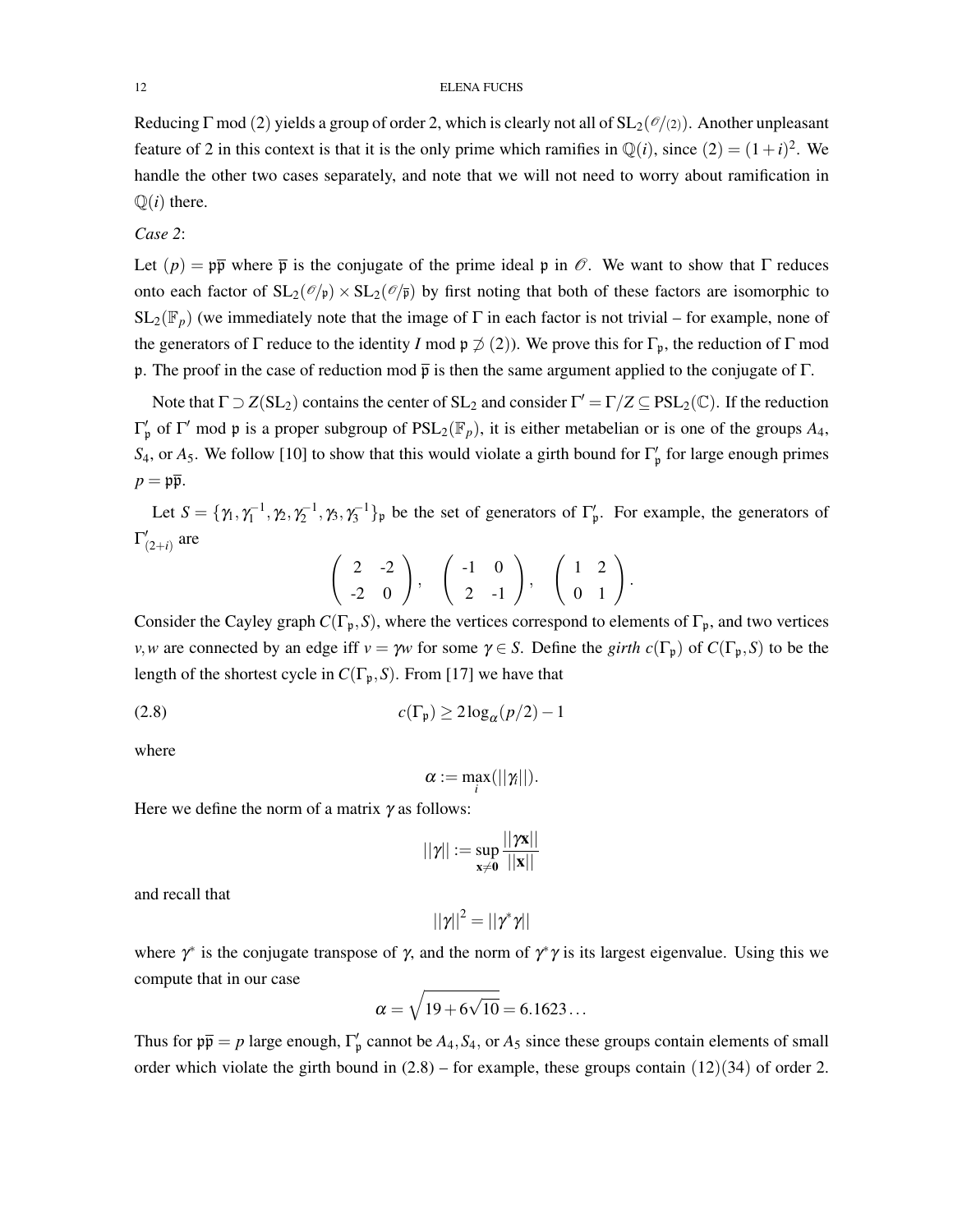So if  $\Gamma'_p$  is a proper subgroup of  $PSL_2(\mathbb{F}_p)$ , it must be metabelian – i.e., for any  $A, B, C, D \in \Gamma_p$  we have

(2.9) 
$$
[[A,B],[C,D]] := (ABA^{-1}B^{-1})(CDC^{-1}D^{-1})(BAB^{-1}A^{-1})(DCD^{-1}C^{-1}) = I
$$

However, this yields a cycle of length 16 which also violates the girth bound for primes  $p > 2.57 \cdot 10^7$ , and so  $\Gamma'_{\mathfrak{p}} = \text{PSL}_2(\mathbb{F}_p)$  for large enough primes *p*.

We are left with a finite number of cases which we handle using a program in Matlab. We check that taking  $A = \gamma_1, B = \gamma_2, C = \gamma_3$ , and  $D = \gamma_1 \gamma_2 \gamma_3$  where  $\gamma_i$  are as in (2.6) we have

$$
[[A,B],[C,D]] \neq I
$$

in  $PSL_2(\mathbb{F}_p)$  for  $2 < p < 2.57 \cdot 10^7$ , and thus  $\Gamma'_p$  is not metabelian in these cases. Similarly we check that for  $p > 3$  we have  $|\Gamma_p' | > 60$ , and so  $\Gamma_p \neq A_4, A_5$ , or  $S_4$ . Thus  $\Gamma_p' = PSL_2(\mathbb{F}_p)$  for all primes in this case. Since no proper subgroup of  $SL_2$  maps onto  $PSL_2$  (see [20] for a proof), we have that  $\Gamma$  maps onto  $SL_2(\mathcal{O}/p)$  and  $SL_2(\mathcal{O}/p)$  as desired.

# *Case 3*:

In this case  $\mathfrak{p} = (p)$  where  $p \equiv 3 \pmod{4}$  and we want to show that the reduction  $\Gamma_p = \Gamma_p$  of  $\Gamma$ mod p is onto  $SL_2(\mathbb{F}_{p^2})$ . Note  $\Gamma_p \not\subset SL_2(\mathbb{F}_p)$  – for example if  $\gamma/p$  is the generator  $\gamma_1$  in  $\Gamma_p$ , we have  $\gamma/p \notin SL_2(\mathbb{F}_p)$  for any prime  $p \equiv 3 \pmod{4}$ .

Again, consider  $\Gamma' = \Gamma/Z$  as in Case 2. Since  $\Gamma'_p$  properly contains  $PSL_2(\mathbb{F}_p)$ , it is a proper subgroup of  $PSL_2(\mathbb{F}_{p^2})$  iff it is one of the groups in parts (1) - (5) of Theorem 2.4 and is thus either metabelian or one of the groups  $A_4$ ,  $A_5$ , or  $S_4$ .

The girth bounds calculated in Case 2 again imply that  $\Gamma'_p$  cannot be metabelian for

$$
p > 2.57 \cdot 10^7
$$

Similarly,  $\Gamma'_p \neq A_4$ ,  $A_5$ , or  $S_5$  for  $p$  in this range, and so  $\Gamma'_p = \text{PSL}_2(\mathbb{F}_{p^2})$  for large enough  $p$ . As in Case 2, we check that if  $A = \gamma_1, B = \gamma_2, C = \gamma_3$ , and  $D = \gamma_1 \gamma_2 \gamma_3$ ,

$$
[[A,B],[C,D]] \neq I
$$

in  $\Gamma_p$  for  $p \geq 3$ , and that  $|\Gamma_p| > 120$  for  $p > 3$ . We also check that for  $p > 3$  we have  $|\Gamma_p| > 120$  and so  $|\Gamma'_p| > 60$ . Thus  $\Gamma$  maps onto  $SL_2(\mathbb{F}_{p^2})$  for  $p > 3$ .

If  $p = 3$ , however,  $\Gamma'_p = A_5$  and so  $\Gamma_p$  is not the full  $SL_2(\mathbb{F}_9)$ .

It remains to show that  $\Gamma$  maps as a product group onto the second factor in  $\Gamma_c \times SL_2(\mathcal{O}/(\mathcal{d}_1))$ . For this we need the following.

**Theorem 2.6** (Goursat's Lemma). Let G, G' be groups, and let H be a subgroup of  $G \times G'$  such that the *two projections*  $\pi_1 : H \longrightarrow G$  *and*  $\pi_2 : H \longrightarrow G'$  *are surjective. Let N be the kernel of*  $\pi_1$ *, and let N' be the kernel of*  $\pi_2$ *. Then the image of H in*  $G/N \times G'/N'$  *is the graph of an isomorphism*  $G/N \cong G'/N'.$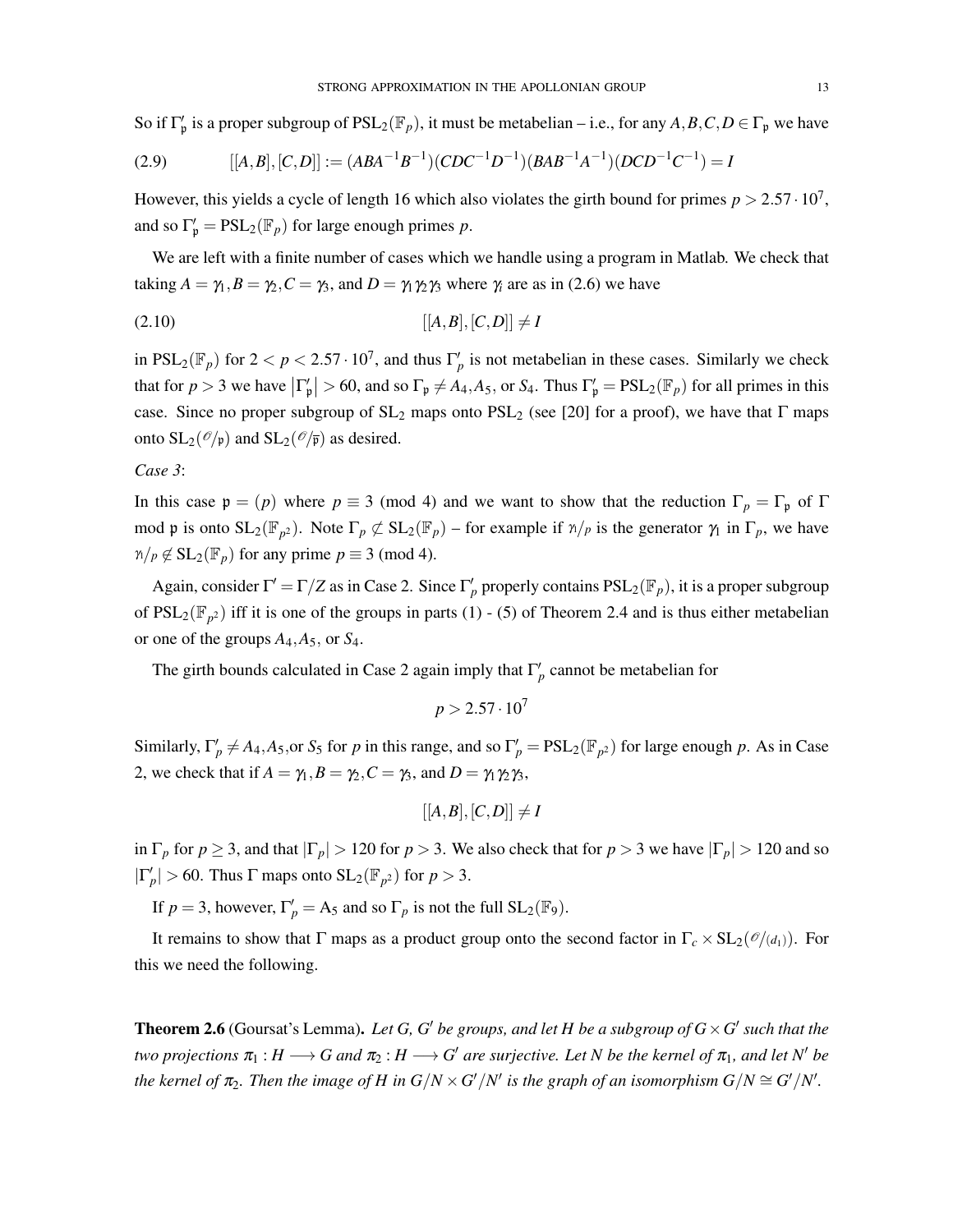We have shown above that  $\Gamma$  maps onto  $SL_2(\mathbb{F}_{q^2})$  where  $q > 3$  is a prime congruent to 3 mod 4, and onto  $SL_2(\mathbb{F}_p) \times SL_2(\mathbb{F}_p)$  where p is a prime congruent to 1 mod 4. To verify the product structure of  $\Gamma/(d_1)$  in Proposition 2.5, we prove the following two lemmas.

**Lemma 2.7.** *Let*  $\Gamma$ , *d*, *c*, and  $d_1$  *be as in Proposition 2.5, let p denote a prime such that*  $p \equiv 1(4)$ *, and let*  $q > 3$  *denote a prime such that*  $q \equiv 3(4)$ *. Write*  $d_1 = \prod_{p \mid d_1} p \prod_{q \mid d_1} q$ *, and let* 

$$
H_q = SL_2(\mathbb{F}_{q^2}), \quad G_q = SL_2(\mathbb{F}_p) \times SL_2(\mathbb{F}_p).
$$

*Then the projection*

 $\Gamma_{(d)} \longrightarrow \Gamma_{(c)} \times \Gamma_{(d_1)}$ 

*is surjective onto each factor, and the diagonal projection*

(2.11) 
$$
\Gamma_{(d_1)} \longrightarrow \prod_{q \mid d_1} H_q \times \prod_{p \mid d_1} G_p
$$

*is surjective onto each factor.*

The centers  $Z(H_q)$  and  $Z(G_p)$  are finite, and the factor groups  $H_q/Z(H_q)$  and  $G_p/Z(G_p)$  are of the form  $PSL_2(\mathbb{F}_p)$  which is simple for  $p > 4$ , so its composition factors consist of itself and the trivial group. Therefore  $H_q$  and  $G_p$  have no composition factors in common for large enough primes  $p$  and  $q$ , so Theorem 2.6 immediately implies Lemma 2.7. However, since every prime ideal (*p*) in the product in 2.11 splits, we have that  $p = \frac{p\overline{p}}{p}$  and we must still show that every  $G_p$  maps as a product onto its two factors as in the next lemma.

**Lemma 2.8.** Let  $\mathcal O$  and  $G_p$  be as before, where  $(p) = \mathfrak{p} \overline{p}$  and  $\mathfrak{p}$  is a prime ideal in  $\mathcal O$ . Then the diagonal *projection*

(2.12) 
$$
G_p \longrightarrow SL_2(\mathscr{O}/\mathfrak{p}) \times SL_2(\mathscr{O}/\mathfrak{p})
$$

*is surjective onto each factor.*

*Proof.* In this case, Theorem 2.6 is not immediately applicable as it was in the proof of Lemma 2.7 since it is not the case that the groups in 2.12 have no composition factors in common. Suppose  $G_p$ does not map as a product group onto  $SL_2(\mathcal{O}/p) \times SL_2(\mathcal{O}/p)$ . Then by Theorem 2.6 the projection of  $G_p$ onto each factor is an isomorphism. In this case, we can write

$$
G_p = \{ (x, f(x)) \mid x \in SL_2(\mathscr{O}/\mathfrak{p}) \},
$$

where *f* is an isomorphism from  $PSL_2(\mathcal{O}/p)$  to  $SL_2(\mathcal{O}/p)$ . So identifying each of the factors of  $G_p$ with the group  $H = SL_2(\mathbb{F}_p)$ , every element of  $G_p$  is of the form  $(x, \phi(x))$ , where  $x \in H$ , and  $\phi$  is an automorphism of *H*. Since all automorphisms of *H* are inner,  $\phi$  preserves the trace for every  $x \in H$ :

$$
Tr(\phi(x)) = Tr(x) \text{ for all } x \in H.
$$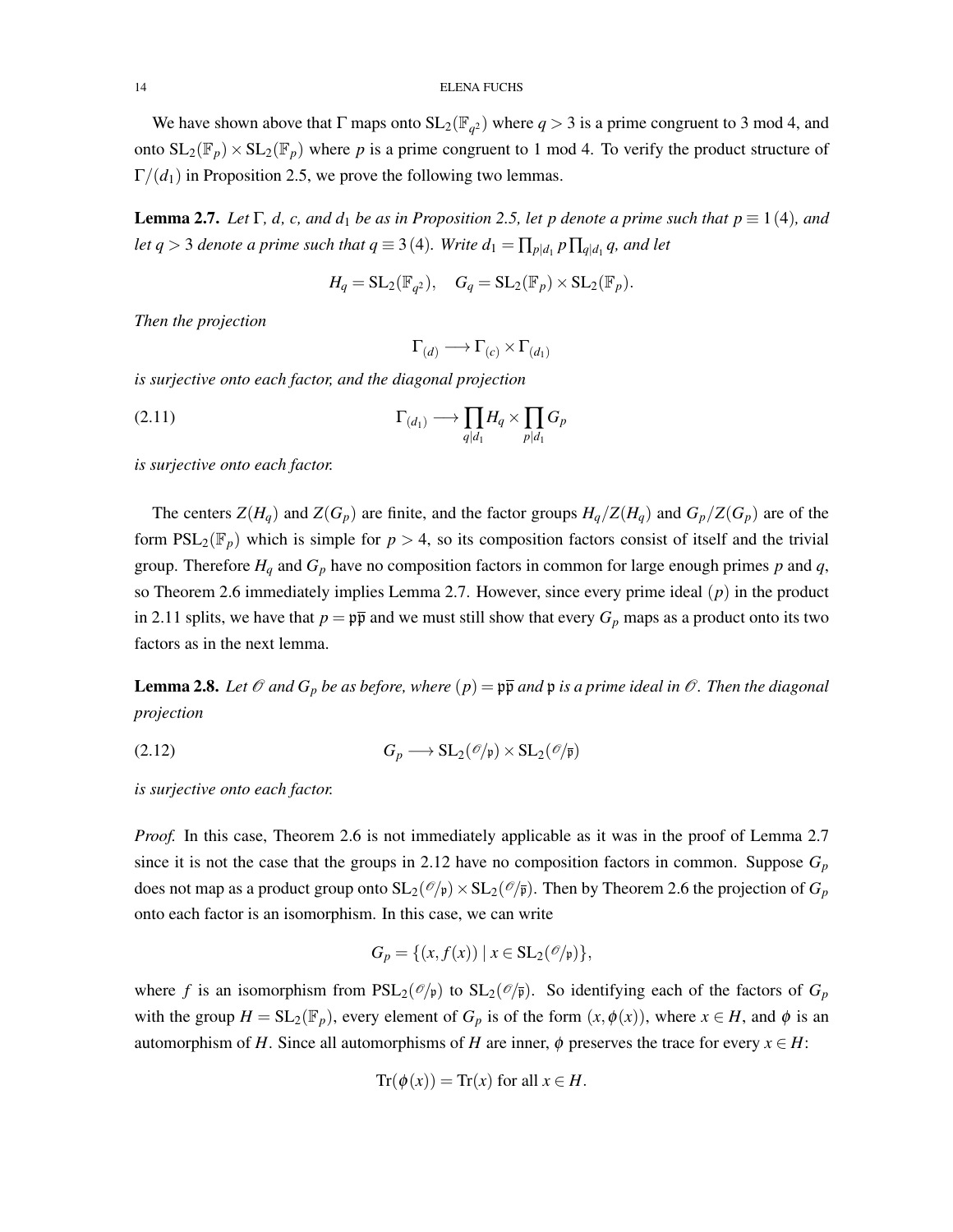However, we find an element in  $G_p$  whose trace is not in  $\mathbb Q$ , and so the element's trace in the first factor is not the same as its trace in the second factor for any p:

(2.13) 
$$
\left(\begin{array}{cc} -3-4i & -22+6i \\ 2i-2 & 12i+5 \end{array}\right),
$$

so we have a contradiction, and thus  $G_p$  maps as a product onto  $SL_2(\mathcal{O}/p) \times SL_2(\mathcal{O}/\overline{p})$  as desired.  $\Box$ 

Proposition 2.5 follows from Lemma 2.7, Lemma 2.8, and our case analysis above.  $\Box$ 

Proposition 2.5 gives us a concrete description the reduction mod square free odd integers *d* of the Apollonian group itself via the spin-homomorphism  $\rho$ . It is desirable, however, to understand the structure of *A* and its orbit under reduction mod any *d*. To this end we specify the reduction of Γ mod powers of prime ideals p*<sup>r</sup>* in the next section.

# 3. CONGRUENCE OBSTRUCTIONS: THE NON SQUARE FREE CASE

In Section 2.2 we proved that Γ has a multiplicative structure under reduction mod square free ideals (*d*) outside a finite set of primes. In this section, we extend this multiplicativity to reduction mod *any* (*d*) by considering the image of  $\Gamma$  mod powers of primes p. An essential tool in this consideration is a generalization of the following theorem of J.P. Serre (see [20] for a proof).

**Theorem 3.1** (Serre, 1968). Let p be a prime greater than 3. If X is a closed subgroup of  $SL_2(\mathbb{Z}_p)$ *whose image in*  $SL_2(\mathbb{F}_p)$  *is*  $SL_2(\mathbb{F}_p)$ *, we have*  $X = SL_2(\mathbb{Z}_p)$ *.* 

We extend this theorem to apply in the situation of  $\Gamma \subset SL_2(\mathbb{C})$  below.

**Lemma 3.2.** Let  $\mathcal O$  be the ring of integers in  $\mathbb Q(i)$  as before. Let  $q \neq (1+i)$  or (3) be a prime ideal in  $\mathcal O$  *and let*  $\mathcal O_q$  *denote the completion of*  $\mathcal O$  *at*  $q$ *. Let* G *be a closed subgroup of*  $SL_2(\mathcal O_q)$ *. If the projection of G into*  $SL_2(\mathcal{O}_\mathfrak{q}/\mathfrak{q})$  *is surjective, then*  $G = SL_2(\mathcal{O}_\mathfrak{q})$ *.* 

The proof of this follows the same argument as the proof of Theorem 3.1 in [20] – we outline a modification of it in the special case of reduction mod powers of (2) below. Since the projection of Γ into SL<sub>2</sub>( $\mathcal{O}_q$ /q) is surjective for all but finitely many primes q by Proposition 2.5 we may use the result in Lemma 3.2 to determine the reduction of  $\Gamma$  mod powers of q. We first handle the reduction mod powers of prime ideals q contained in the ideals (2) and (3) in the following lemma and obtain the complete picture in Theorem 3.5.

**Lemma 3.3.** Let  $\Gamma$  and  $\mathcal O$  be as before. Let  $K_n(2)$  denote the kernel of the projection of  $SL_2(\mathcal O/(2^n))$ *onto*  $SL_2(\mathcal{O}/(2^{n-1}))$ *, and let*  $K_n(3)$  *denote the kernel of the projection of*  $SL_2(\mathcal{O}/(3^n))$  *onto*  $SL_2(\mathcal{O}/(3^{n-1}))$ *. Denoting the reduction of*  $\Gamma$  *mod* (*d*) *by*  $\Gamma$ <sub>*d</sub>*, *we have*</sub>

(i)  $\Gamma_2 = D_1$ *, the dihedral group containing* 2 *elements.*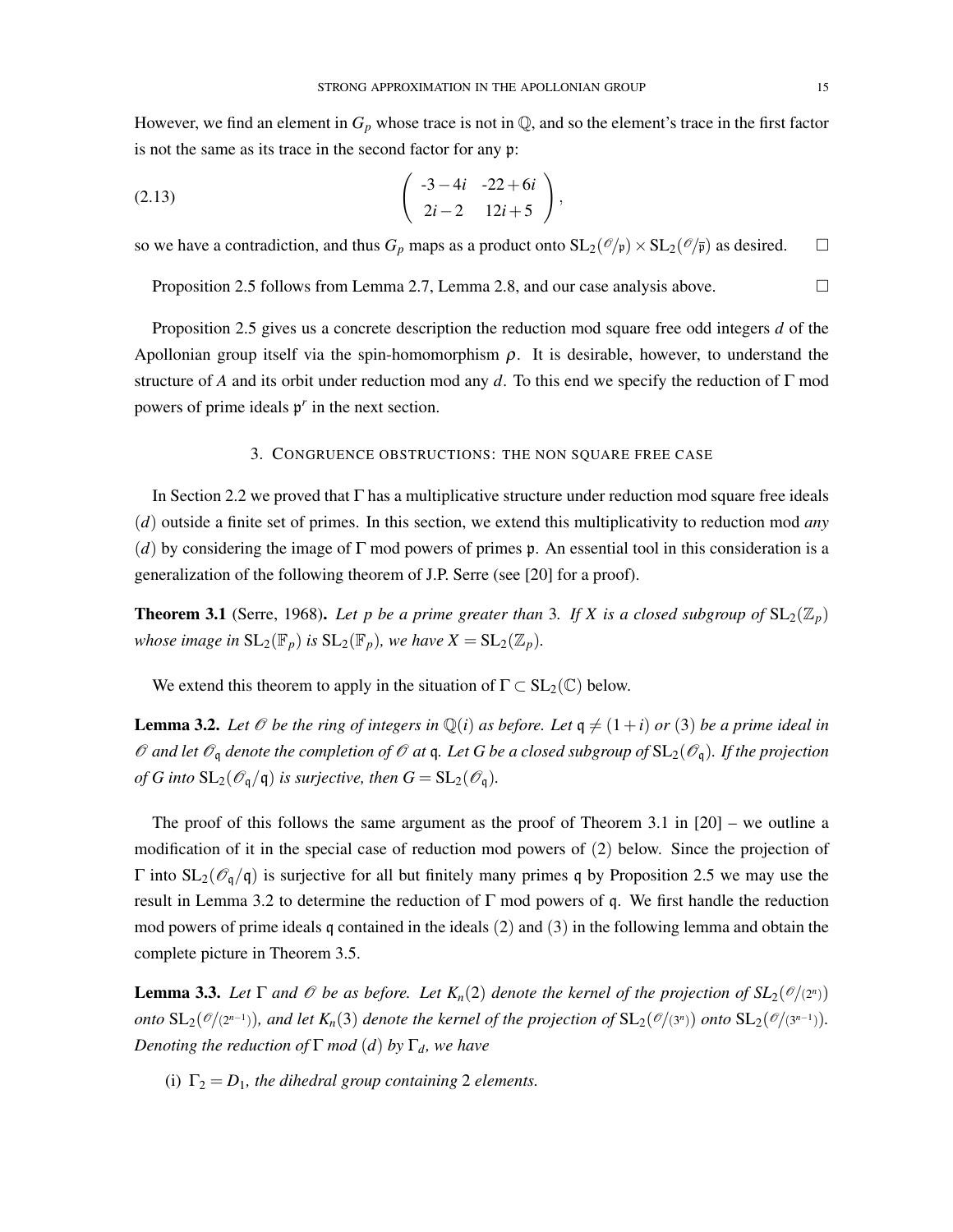- (ii) Γ<sup>4</sup> *is an abelian group of* 8 *elements.*
- (iii) Let  $\tau_n$  denote the projection of  $\Gamma_{2^n}$  onto  $\Gamma_{2^{n-1}}$ . The kernel of this projection is  $K_n(2)$  for  $n \geq 4$ .
- (iv)  $\Gamma_3/Z(\Gamma_3) = A_5$ .
- (v) Let  $\sigma_n$  denote the projection of  $\Gamma_{3^n}$  onto  $\Gamma_{3^{n-1}}$ . The kernel of this projection is  $K_n(3)$  for  $n \geq 2$ .

*Proof.* The images of  $\Gamma$  mod (2) and (4) are seen trivially from the generators of  $\Gamma$ , while the image under reduction mod (3) can be deduced from Theorem 2.4.

The number of elements in the kernels of  $\tau_3$  and  $\tau_4$  can be computed using a simple program in Matlab, and we obtain

(3.1) 
$$
|\{\gamma \in \Gamma_{16} | \tau_4(\gamma) = I\}| = 520 = |K_4(2)|,
$$

$$
|\{\gamma \in \Gamma_9 | \sigma_2(\gamma) = I\}| = 738 = |K_2(3)|.
$$

Thus the kernel of  $\tau_4$ , respectively  $\sigma_2$ , is the full kernel  $K_4(2)$ , respectively  $K_2(3)$ . We proceed as in [20] to prove part (iii) of the Lemma for  $n \geq 4$ . The proof of part (v) regarding the kernel of  $\sigma_n$  for  $n \geq 2$  is identical.

Let  $\pi_n$  be the canonical homomorphism from  $SL_2(\mathcal{O}/(2^n))$  onto  $SL_2(\mathcal{O}/(2^{n-1}))$ , and let  $\phi_n$  be the projection from  $SL_2(\mathcal{O}/(2^n))$  onto  $\Gamma_{2^n}$ . The the following diagram commutes for  $n \geq 4$ :

(3.2) 
$$
\Gamma_{2^{n-1}} \xleftarrow{\tau_n} \Gamma_{2^n}
$$

$$
\phi_n \uparrow \phi_n \uparrow \phi_n \uparrow \phi_n \uparrow \phi_n \uparrow \gamma
$$

$$
SL_2(\mathscr{O}/(2^{n-1})) \xleftarrow{\pi_n} SL_2(\mathscr{O}/(2^n))
$$

We want to show that ker( $\tau_n$ ) = ker( $\pi_n$ ) for  $n \geq 4$ . We prove this by induction on *n*.

From (3.1), this is true in the base case,  $n = 4$ . We suppose it is true for *n*, and show that it must also be true for *n* + 1. Let *X* denote the inverse limit of the groups  $\Gamma_{2^i}$  for  $i \geq 4$ :

$$
X := \varprojlim \Gamma_{2^i} \text{ where } i \geq 4
$$

and denote by

$$
SL_2(\mathscr{O}_2) := \varprojlim SL_2(\mathscr{O}/(2^i))
$$

the inverse limit of the groups  $SL_2(\mathcal{O}/(2^i))$ . We would like to show that for any  $\gamma \in SL_2(\mathcal{O}_2)$  congruent to the identity  $\mathscr I$  mod  $2^n$ , there is an element  $x \in X$  such that

$$
x \equiv \gamma \, (\text{mod } 2^{n+1}).
$$

As in [20], we write

$$
\gamma = \mathscr{I} + 2^n \mu.
$$

Since  $det(\gamma) = 1$ , we must have that  $Tr(\mu) \equiv 0 \pmod{2}$ . Thus  $\mu$  can be written mod 2 as a sum of some matrices  $\mu_i$  such that  $\mu_i^2 = 0$ , and so  $\mu^2 \equiv 0 \pmod{2}$ .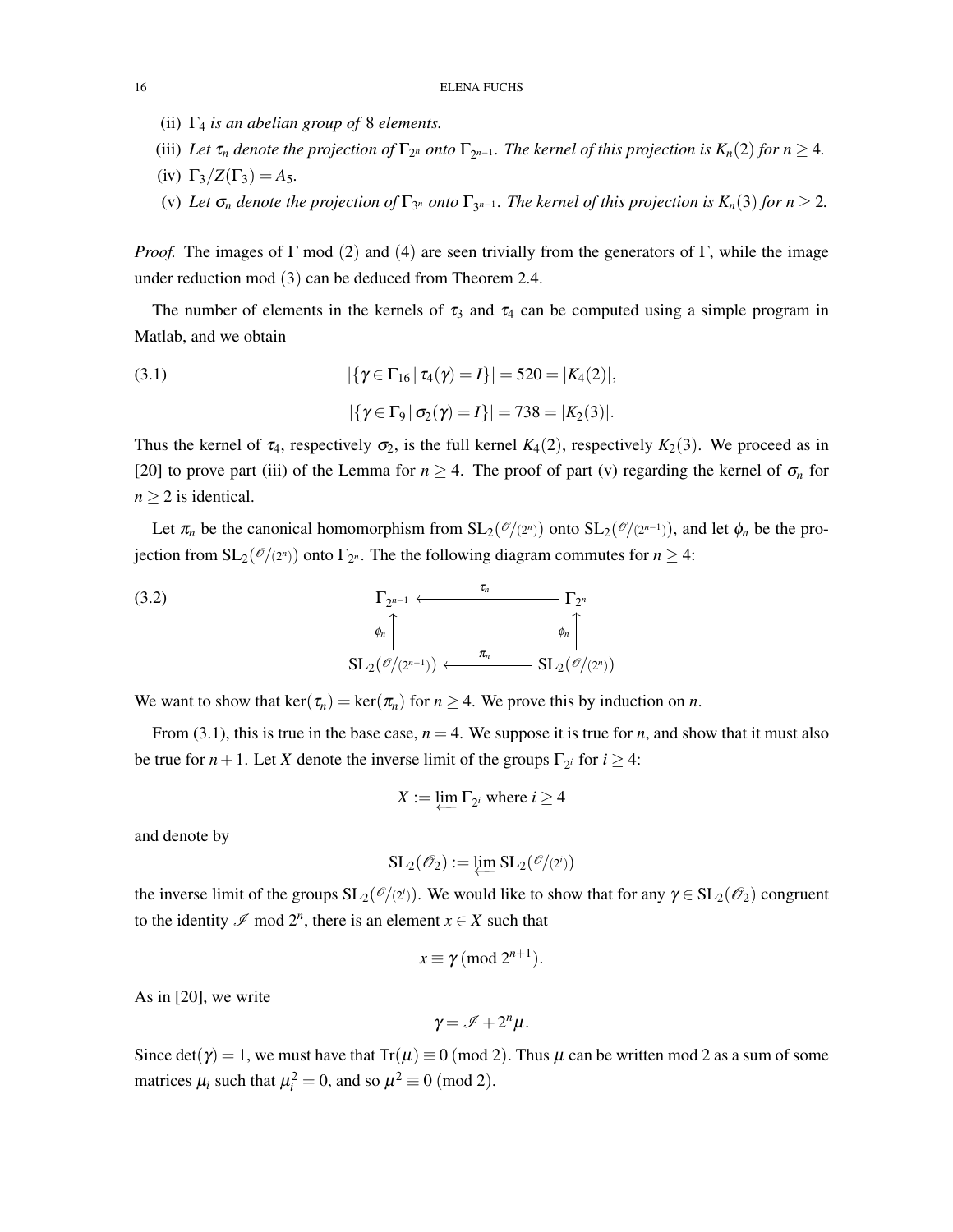By the induction hypothesis, we have that there is an element  $\beta \in X$  such that

$$
\beta = \mathscr{I} + 2^{n-1}\mu + 2^n\delta,
$$

where  $\delta$  has entries in  $\mathbb{Z}_2(i)$ . Let  $x = \beta^2$ . That is, we have

$$
x = \mathscr{I} + 2^{n} \mu + 2^{n+1} \delta + 2^{2n-2} \mu^{2} + 2^{2n-1} \mu \delta + 2^{2n-1} \delta \mu + 2^{2n} \delta^{2}.
$$

Since  $n \ge 5$  and  $\mu^2 \equiv 0$  mod 2, we have produced an element  $x \in X$  such that

$$
x \equiv \mathscr{I} + 2^n \mu \pmod{2^{n+1}}
$$

as desired.  $\Box$ 

It remains to determine the image of  $\Gamma$  under reduction mod (*c*), where  $c = 2^n 3^m$ . It turns out that powers of (2) do not interact with powers of (3) at all in this context – namely, Γ*<sup>c</sup>* is simply the product of  $\Gamma_{2^n}$  and  $\Gamma_{3^n}$ .

Lemma 3.4. *Let* Γ *and c be as above. Then*

$$
\Gamma_c=\Gamma_{2^n}\times\Gamma_{3^m}.
$$

*Proof.* It is easy to check that the groups  $\Gamma_{2^n}$  and  $\Gamma_{3^m}$  have no composition factors in common for any *n* and *m*. The order of  $\Gamma_{2^n}$  is a power of 2, and the same is true of its composition factors. The orders of the composition factors of  $\Gamma_{3^n}$ , however, are all divisible by a power of 3. Thus our claim follows from Theorem 2.6.  $\Box$ 

**Theorem 3.5.** *Let*  $d = cd'$ , *where*  $c = 2^n 3^m$ *, and*  $gcd(d', c) = 1$ *. Let* 

$$
d' = \prod_{1 \le i \le r} p_i^{a_i} \prod_{1 \le j \le s} q_j^{b_j}
$$

*be the prime factorization of*  $d'$ *, where*  $p_i \equiv 1$  $mod$  $4$  *<i>for all*  $1 \leq i \leq r$ ,  $and$   $q_j \equiv 3$   $mod$   $4$  *for all*  $1 \leq j \leq s$ . *Then* Γ *maps as a product group onto*

(3.3) 
$$
\Gamma_c \times \prod_{1 \leq i \leq r} (\mathrm{SL}_2(\mathbb{Z}/p_i^{a_i}) \times \mathrm{SL}_2(\mathbb{Z}/p_i^{a_i})) \times \prod_{1 \leq j \leq s} \mathrm{SL}_2(\mathscr{O}_{\mathbb{Z}}/q_j^{b_j}),
$$

*where* Γ*<sup>c</sup> is the image of* Γ *under reduction mod c, as described in Lemma 3.4.*

This theorem follows from Proposition 2.5, Lemma 3.3, and Lemma 3.4, as well as the discussion in [20]. It describes completely the structure of  $A \cap SO_0(\mathbb{Z})$  mod any integer *d* via the homomorphism  $\rho$  together with *s*. In the next section, we use Theorem 3.5 to describe the orbit of *A* mod square free integers *d*.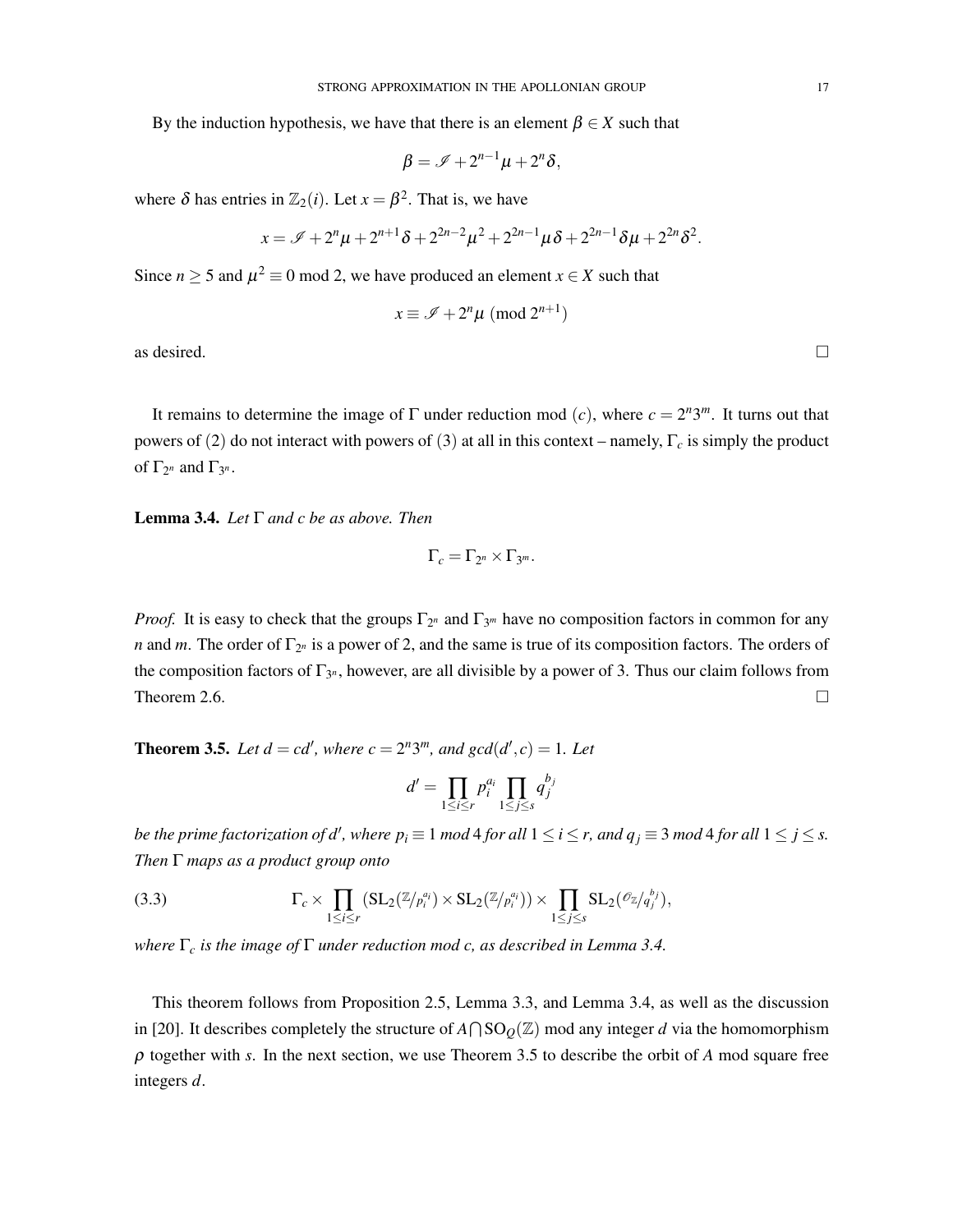### 4. CONGRUENCE OBSTRUCTIONS FOR THE ORBIT

Since we are ultimately interested in the local structure of the orbit of *A*, we extend Theorem 3.5 to the setting of the orbit  $\mathcal{P} = \mathcal{P}(P) = A\mathbf{v}$  where  $\mathbf{v} = \mathbf{v}_P$  is a Descartes quadruple of curvatures in a packing *P*. Throughout this section, we consider the cone

(4.1) 
$$
C = \{ \mathbf{v} = (v_1, v_2, v_3, v_4) | \mathbf{v} \neq \mathbf{0}, Q(\mathbf{v}) = 0 \}
$$

where *Q* is the Descartes quadratic form. Note that the Apollonian group *A* acts on *C* by mapping any quadruple of mutually tangent circles represented by a point of *C* to another quadruple of mutually tangent circles in the same packing. In other words, for  $\alpha \in A$  we have

$$
(a,b,c,d) \mathop{\longrightarrow}\limits^{\alpha}(a',b',c',d')
$$

where  $(a, b, c, d)$  and  $(a', b', c', d')$  are Descartes quadruples in a packing *P*. We would like to elaborate on how this action behaves under reduction mod integers *d >* 1. Given the multiplicative property of the group Γ in Section 3, this amounts to specifying how orbits of *A* mod powers of primes sit inside  $C_{p^r}$ , defined recursively as follows:

• For 
$$
p > 2
$$
,

(4.2) 
$$
C_p = \{ \mathbf{v} \in \mathbb{Z}/p\mathbb{Z} \mid \mathbf{v} \neq \mathbf{0} \ (p), Q(\mathbf{v}) \equiv 0 \ (p) \},
$$

$$
C_{p^r} = \{ \mathbf{v} \in \mathbb{Z}/p^r\mathbb{Z} \mid \mathbf{v} \in C_{p^{r-1}} \ (p^{r-1}), Q(\mathbf{v}) \equiv 0 \ (p^r) \}
$$

for  $r > 1$ .

• For 
$$
p = 2
$$
,

(4.3) 
$$
C_2 = \{ \mathbf{v} \in \mathbb{Z}/2\mathbb{Z} \mid \mathbf{v} \not\equiv \mathbf{0} (2), Q(\mathbf{v}) \equiv 0 (2) \},
$$
  
\n $C_{2^r} = \{ \mathbf{v} \in \mathbb{Z}/2^r\mathbb{Z} \mid \mathbf{v} \in C_{2^{r-1}} (2^{r-1}), Q(\mathbf{v}) \equiv 0 (2^r), \exists \mathbf{w} \equiv \mathbf{v} (2^r) \text{ s.t. } Q(\mathbf{w}) \equiv 0 (2^{r+1}) \}$   
\nfor  $r > 1$ .

Note that we need to define  $C_{2^r}$  separately because it is not true in this case that every solution to  $Q(\mathbf{v}) \equiv \mathbf{0}$  (2<sup>*r*</sup>) lifts to some solution of the equation mod  $2^{r+1}$  – only half of the solutions mod 2<sup>*r*</sup> lift to solutions mod higher powers, and every element of  $C_{2r}$  as defined above has 8 elements lying above it in  $C_{2^{r+1}}$ . Furthermore, since the isomorphism in (2.5) is over  $\mathbb{Z}[1/2]$ , we cannot apply results about Γ to reduction of the orbit mod powers of 2 or mod even integers. We thus consider the reduction of *A* mod odd integers first, and complete the picture with an analysis of reduction mod powers of 2 in Lemmas 4.3 and 4.4.

Recall that *A* acts on *C* by mapping any quadruple of mutually tangent circles represented by a point of *C* to another quadruple of mutually tangent circles in the same packing. Similarly, the group Γ acts on the cone *C* via the spin homomorphism  $\rho$  and the change of variables map *s* in (2.5). Namely, for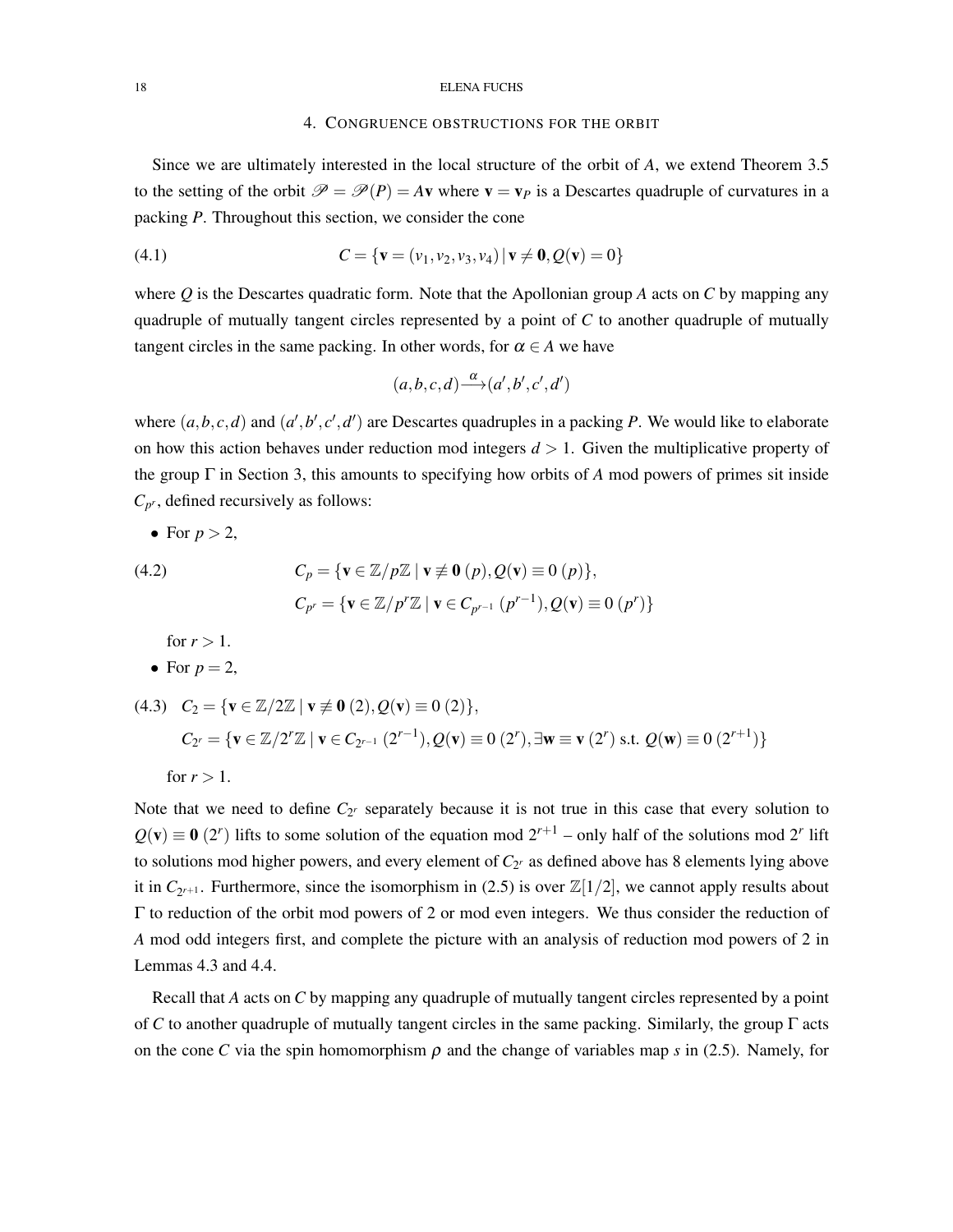any  $\gamma \in \Gamma$ , we have the action

$$
(4.4) \qquad (a,b,c,d) \xrightarrow{s(\rho(\gamma))} (a',b',c',d')
$$

of  $\gamma$  on a quadruple  $(a, b, c, d)$  in the packing *P*. Since  $s(\rho(\gamma)) \in A \cap SO_0(\mathbb{Z})$ , this action does not depict the whole action of the Apollonian group, but rather only the action of elements of even word length in the four generators of *A*. However, we can easily relate it to the action of all of *A* by multiplying on the left by the generator *S*1.

**Lemma 4.1.** *Let*  $\tilde{A} = A \cap SO_0(\mathbb{Z})$ *, and let*  $S_1 \in A$  *be as in (4.9). Then* (1)  $A = \tilde{A} \cup S_1 \tilde{A}.$ 

*In general, we have*

(2) 
$$
\mathcal{O}_{\mathcal{Q}}(\mathbb{Z}) = \mathcal{SO}_{\mathcal{Q}}(\mathbb{Z}) \cup \mathcal{S}_1 \mathcal{SO}_{\mathcal{Q}}(\mathbb{Z}).
$$

*Proof.* To prove (1), consider  $\alpha \in A$ , and let  $w(\alpha)$  denote the shortest word length of  $\alpha$  in the generators *S<sub>i</sub>* of *A*. Since  $\tilde{A} = A \cap SO_{\mathcal{Q}}(\mathbb{Z})$  and  $det(S_1) = -1$ , if  $w(\alpha)$  is even then  $\alpha \in \tilde{A}$  and we are done. Otherwise,  $w(S_1 \alpha)$  is even and so  $S_1 \alpha \in \tilde{A}$ . Since  $S_1^2 = I$ , we have  $\alpha \in S_1 \tilde{A}$ .

Furthermore, note that  $S_1SO_0(\mathbb{Z})$  is a coset not containing *I*, and so  $SO_0(\mathbb{Z})\cup S_1SO_0(\mathbb{Z})$  is simply a left coset partition of  $O_{Q}(\mathbb{Z})$  since  $[O_{Q}: SO_{Q}] = 2$ . This proves (2).

Since we can view the action of the Apollonian group on the cone as the action of  $\Gamma$  in this way, we apply Theorem 3.5 to obtain the desired structure of the orbit of *A* mod odd integers *d* in the following lemma.

**Lemma 4.2.** Let C and  $C_{p^r}$  be as above, let  $\mathcal{P}$  be an orbit of A acting on a Descartes quadruple of *curvatures*  $\mathbf{v} = \mathbf{v}_P$  *of a packing* P *and let*  $\mathcal{P}_d$  *be the reduction of this orbit mod an odd integer*  $d > 1$ *. Write*  $d = d_1 d_2$  *with*  $(d_2, 3) = 1$  *and*  $d_1 = 3^m$  *where*  $m \ge 0$  *is an integer. Then* 

- (i) If  $m \geq 1$ , the natural projection  $\mathscr{P}_d \longrightarrow \mathscr{P}_{d_1} \times \mathscr{P}_{d_2}$  is surjective.
- (ii) *If*  $m \geq 1$ *, let*  $\pi$  :  $C_{d_1} \longrightarrow C_3$  *be the natural projection. Then*  $\mathscr{P}_{d_1} = \pi^{-1}(\mathscr{P}_3)$ *.*
- (iii) *The natural projection*  $\mathscr{P}_{d_2} \longrightarrow \prod_{p^r||d_2} \mathscr{P}_{p^r}$  *is surjective and*  $\mathscr{P}_{p^r} = C_{p^r}$ *.*

*Proof:* We derive (i) directly from Lemma 4.4 and the product group structure of  $\Gamma$  in Theorem 3.5. This structure translates to the orbit setting via the action in (4.4) of  $\Gamma_d$  on the cone. For simplicity, we refer to this action as  $\rho(\gamma)$  as opposed to  $s(\rho(\gamma))$  above. Using the notation of (3.3) and assuming

 $\Box$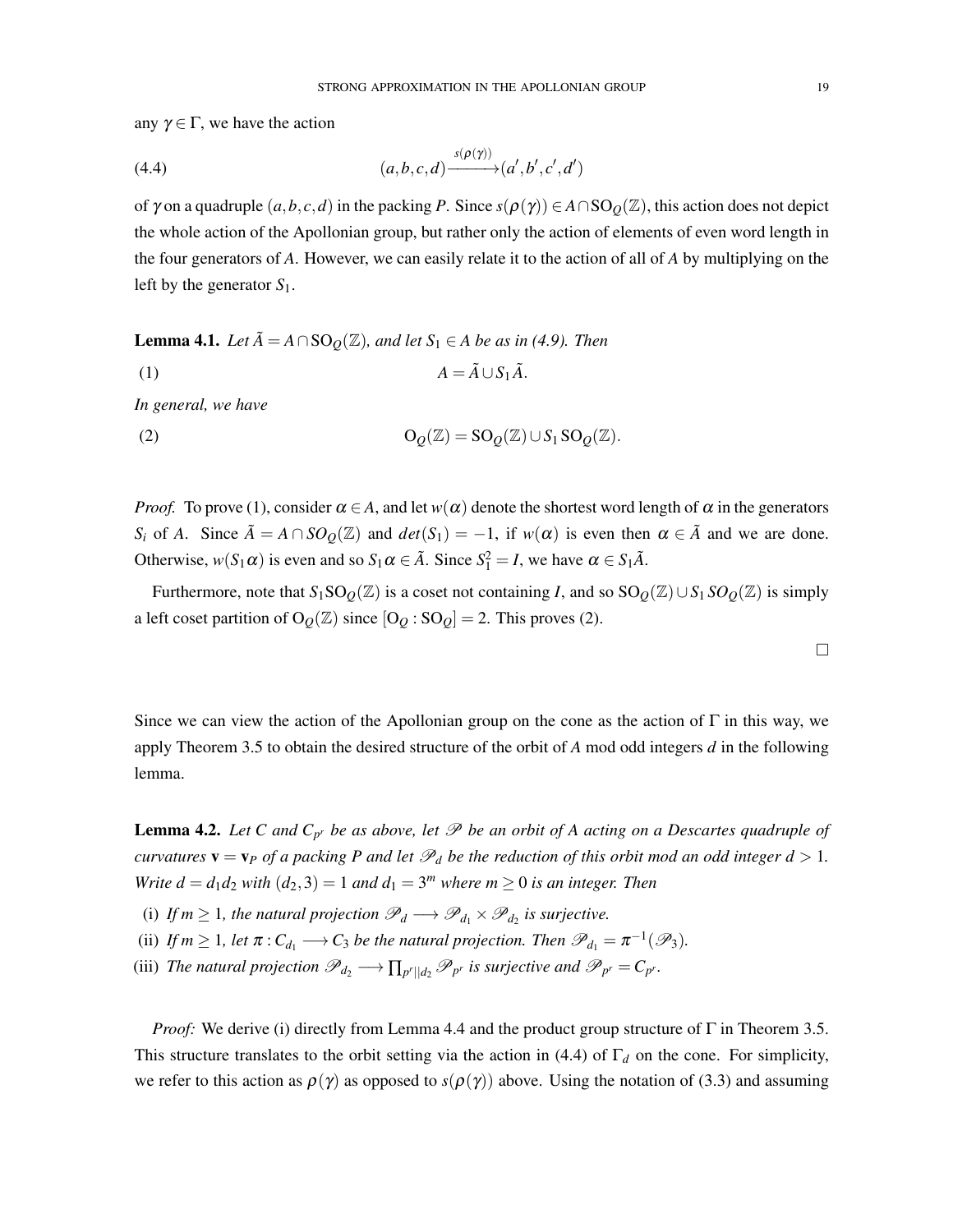$d_1 > 1$ , for  $\mathbf{v} = \mathbf{v}_P$  we have

(4.5) 
$$
\rho(\Gamma_d)(\mathbf{v}) = \rho\left(\Gamma_{d_1} \times \prod_{1 \leq i \leq r} SL_2(\mathbb{Z}/p_i^{a_i}) \times SL_2(\mathbb{Z}/p_i^{a_i}) \times \prod_{1 \leq j \leq s} SL_2(\mathcal{O}/q_j^{b_j})\right)(\mathbf{v}) = \rho(\Gamma_{d_1})(\mathbf{v}) \times \prod_{1 \leq i \leq r} \rho(SL_2(\mathbb{Z}/p_i^{a_i}))(v) \times \prod_{1 \leq j \leq s} \rho(SL_2(\mathcal{O}/q_j^{b_j}))(v) = \rho(\Gamma_{d_1})(\mathbf{v}) \times \prod_{p^r|d_2} SO_Q(\mathbb{Z}/(p^r\mathbb{Z}))(v)
$$

Combining this with the multiplication of  $S_1$  by  $\rho(\Gamma_d)(v)$  in Lemma 4.1 we get

$$
\mathscr{P}_d = S_1 \cdot \rho(\Gamma_d)(\mathbf{v}) \cup \rho(\Gamma_d)(\mathbf{v}) = \left(S_1 \cdot \rho(\Gamma_{d_1})(\mathbf{v}) \cup \rho(\Gamma_{d_1})(\mathbf{v})\right) \times \prod_{p^r \mid d_2} C_{p^r} =
$$
  

$$
\mathscr{P}_{d_1} \times \prod_{p^r \mid d_2} C_{p^r}
$$

as desired.

We prove (ii) in a similar way, using the characterization of Γ*<sup>c</sup>* in Lemma 3.4. To realize the structure of  $\rho(\Gamma_{3^m})(v)$ , note that the following diagram, where  $\tau_m$  and  $\tau'_m$  are the natural projections obtained by reduction mod 3*m*, is commutative:

$$
(4.6) \qquad \qquad \tilde{A}_{3^m} \longleftarrow \tilde{A}_{3^{m+1}} \tilde{A}_{3^{m+1}}
$$
\n
$$
\rho \qquad \qquad \rho \qquad \qquad \gamma \qquad \qquad \gamma \qquad \qquad \gamma \qquad \qquad \gamma \qquad \qquad \gamma \qquad \qquad \gamma \qquad \qquad \gamma \qquad \qquad \gamma \qquad \qquad \gamma \qquad \qquad \gamma \qquad \qquad \gamma \qquad \qquad \gamma \qquad \qquad \gamma \qquad \qquad \gamma \qquad \qquad \gamma \qquad \qquad \gamma \qquad \qquad \gamma \qquad \qquad \gamma \qquad \qquad \gamma \qquad \qquad \gamma \qquad \qquad \gamma \qquad \qquad \gamma \qquad \qquad \gamma \qquad \qquad \gamma \qquad \qquad \gamma \qquad \qquad \gamma \qquad \qquad \gamma \qquad \qquad \gamma \qquad \qquad \gamma \qquad \qquad \gamma \qquad \qquad \gamma \qquad \qquad \gamma \qquad \qquad \gamma \qquad \qquad \gamma \qquad \qquad \gamma \qquad \qquad \gamma \qquad \qquad \gamma \qquad \qquad \gamma \qquad \qquad \gamma \qquad \qquad \gamma \qquad \qquad \gamma \qquad \qquad \gamma \qquad \qquad \gamma \qquad \qquad \gamma \qquad \qquad \gamma \qquad \qquad \gamma \qquad \qquad \gamma \qquad \qquad \gamma \qquad \qquad \gamma \qquad \qquad \gamma \qquad \qquad \gamma \qquad \qquad \gamma \qquad \qquad \gamma \qquad \qquad \gamma \qquad \qquad \gamma \qquad \qquad \gamma \qquad \qquad \gamma \qquad \qquad \gamma \qquad \qquad \gamma \qquad \qquad \gamma \qquad \qquad \gamma \qquad \qquad \gamma \qquad \qquad \gamma \qquad \qquad \gamma \qquad \qquad \gamma \qquad \qquad \gamma \qquad \qquad \gamma \qquad \qquad \gamma \qquad \qquad \gamma \qquad \qquad \gamma \qquad \qquad \gamma \qquad \qquad \gamma \qquad \qquad \gamma \qquad \qquad \gamma \qquad \qquad \gamma \qquad \qquad \gamma \qquad \qquad \gamma \qquad \qquad \gamma \qquad \qquad \gamma \qquad \qquad \gamma \qquad \qquad \gamma \qquad \gamma \qquad \qquad \gamma \qquad \gamma \qquad \qquad \gamma \qquad \gamma \qquad \gamma \qquad \gamma \qquad \
$$

We recall from Lemma 3.4 that  $ker(\tau_m) = K_m(3)$  for  $m \ge 2$ , where  $K_m(3)$  is the kernel of the projection

$$
\mathrm{SL}_2(\mathscr{O}/3^{m+1}) \longrightarrow^{\pi_n} \mathrm{SL}_2(\mathscr{O}/3^m)
$$

and therefore

$$
ker(\tau'_{m}) = \rho(ker(\tau(m))) = \rho(K_{m}(3)).
$$

Let  $\pi'_m$  be the projection from  $SO_Q(\mathbb{Z}/3^m\mathbb{Z})$  onto  $SO_Q(\mathbb{Z}/3^{m-1}\mathbb{Z})$ , and let  $K'_m(3)$  be the kernel of  $\pi'_m$ . Since the diagram

(4.7)  
\n
$$
\begin{array}{ccc}\n\text{SO}_{\mathcal{Q}}(\mathbb{Z}/3^m\mathbb{Z}) & \xleftarrow{\pi'_m} & \text{SO}_{\mathcal{Q}}(\mathbb{Z}/3^{m-1}\mathbb{Z}) \\
& \rho \uparrow & & \rho \uparrow \\
& & \text{SL}_{2}(\mathscr{O}/3^m) & \xleftarrow{\pi_m} & \text{SL}_{2}(\mathscr{O}/3^{m-1})\n\end{array}
$$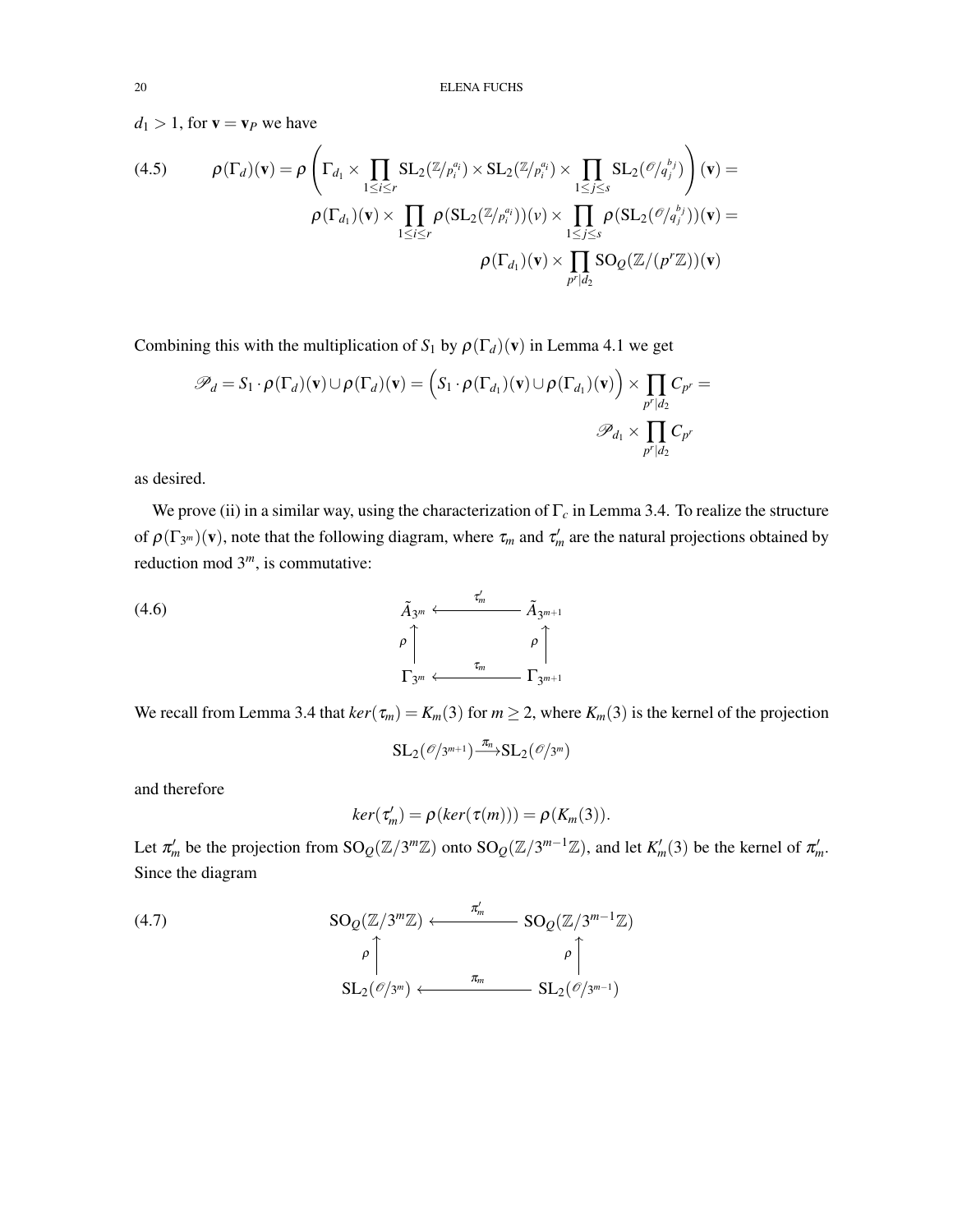also commutes, we have that  $\rho(K_m(3)) = K'_m(3)$  for  $m \ge 2$ . Finally, we note that the diagram

$$
C_{3^m} \longleftarrow C_{3^{m+1}}
$$
\n
$$
\uparrow
$$
\n
$$
\mathscr{P}_{3^m} \longleftarrow \mathscr{P}_{3^{m+1}}
$$

commutes for  $m \ge 2$ . Combined with our analysis of the kernel of  $\tau'_m$  above, we have that every  $\mathbf{v} \in C_{3^{m+1}}$  lying above a vector  $\mathbf{v} \in \mathscr{P}_{3^m}$  is also in  $\mathscr{P}_{3^{m+1}}$ . Thus  $\mathscr{P}_{3^m} = \pi^{-1}(\mathscr{P}_3)$  as desired.  $\Box$ 

It remains to extend Lemma 4.2 to all integers *d*. We first prove an analog of part (ii) of Lemma 4.2 for powers of 2.

**Lemma 4.3.** Let  $\mathscr P$  be a primitive integer orbit of the Apollonian group, and let  $\mathscr P_{2^n}$  denote the *reduction of*  $\mathscr P$  *mod*  $2^n$ *. Let*  $C_{2^n}$  *be as in* (4.3) *and let*  $\pi_n$  *be the natural projection* 

$$
\pi_n:C_{2^n}\longrightarrow C_{2^{n-1}}.
$$

*With this notation, we have*

$$
\mathscr{P}_{2^n}=\pi_n^{-1}(\mathscr{P}_{2^{n-1}})
$$

*for n*  $\geq$  4*. In particular, if*  $\pi$  *:*  $C_{2^n}$   $\longrightarrow$   $C_8$  *is the natural projection where n*  $\geq$  4*, then*  $\mathscr{P}_{2^n} = \pi^{-1}(\mathscr{P}_8)$ *.* 

*Proof.* To prove this, we produce elements of *A* which effectively lift points in  $\mathscr{P}_{2^{n-1}}$  to all possible points in  $C_{2^n}$ . Let  $S_1, S_2, S_3$ , and  $S_4$  be the generators of the Apollonian group as before, and let  $X_0 =$  $S_2S_1S_3$ ,  $Y_0 = S_1S_2S_4$ ,  $Z_0 = S_1S_3$ . For integers  $n \ge 4$ , let  $X(n) = X_0^{2^{n-3}}$ ,  $Y(n) = Y_0^{2^{n-3}}$ , and  $Z(n) = Z_0^{2^{n-3}}$ . We have

$$
(4.9) \quad X(n) \equiv \begin{pmatrix} 1 & 2^{n-1} & 2^{n-1} & 0 \\ 2^{n-1} & 1 & 2^{n-1} & 0 \\ 2^{n-1} & 2^{n-1} & 1 & 0 \\ 0 & 0 & 0 & 1 \end{pmatrix} \pmod{2^n}, \quad Y(n) \equiv \begin{pmatrix} 1 & 2^{n-1} & 0 & 2^{n-1} \\ 2^{n-1} & 1 & 0 & 2^{n-1} \\ 0 & 0 & 1 & 0 \\ 2^{n-1} & 2^{n-1} & 0 & 1 \end{pmatrix} \pmod{2^n},
$$

$$
Z(n) \equiv \begin{pmatrix} 2^{n-2} + 1 & 2^{n-2} & -2^{n-2} & 2^{n-2} \\ 0 & 1 & 0 & 0 \\ 2^{n-2} & -2^{n-2} & 1 - 2^{n-2} & -2^{n-2} \\ 0 & 0 & 0 & 1 \end{pmatrix} \pmod{2^n}.
$$

Let  $H_n$  be the abelian group of order 16 generated by  $X(n)$ ,  $Y(n)$ , and  $Z(n)$  mod  $2^n$ . Note that any primitive orbit  $\mathscr P$  of *A* mod 2 consists of one vector, where two coordinates are 1's, and two coordinates are 0's (this follows from the unique nontrivial solution to the Descartes equation mod 2), and that we can arrange the vector to be (1*,*0*,*0*,*1) and re-order coordinates of all the vectors in the orbit accordingly. With this in mind, let  $n \geq 4$ , and let  $\mathbf{r} \in \mathcal{P}$  be the vector

$$
\mathbf{r} = (a + 2^{n-1}k_1, b + 2^{n-1}k_2, c + 2^{n-1}k_3, d + 2^{n-1}k_4)^T
$$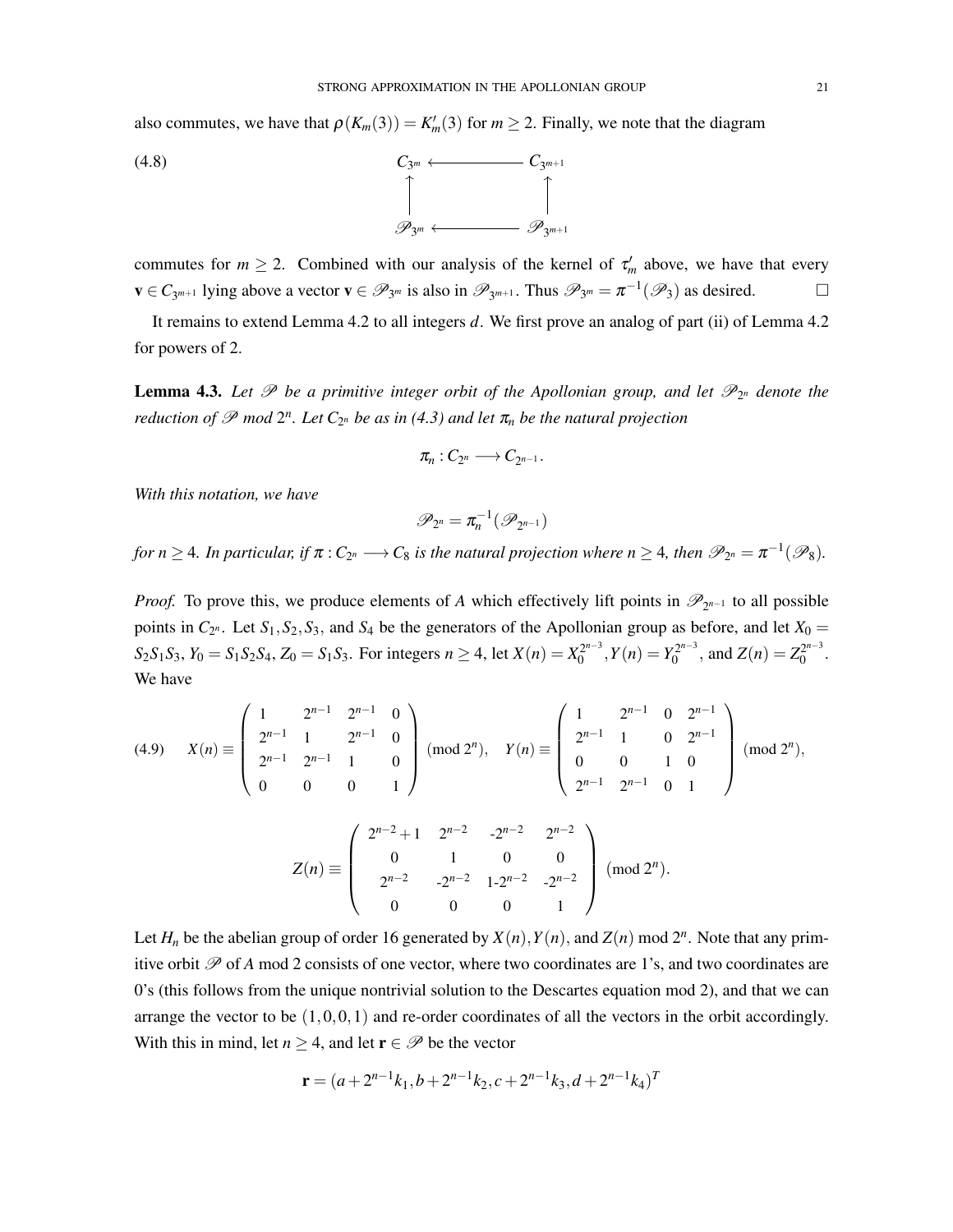which is  $(a, b, c, d)^T$  mod  $2^{n-1}$ . Here  $0 \le a, b, c, d < 2^{n-1}$  are integers such that a and d are odd and *b* and *c* are even. Since  $H_n$  is a subgroup of *A*, we have that the orbit  $H_n$ **r** mod  $2^n$  sits inside  $\mathcal{P}_{2^n}$ . In particular, given that

- $\mathbf{v} \equiv (1,0,0,1)^T \pmod{2}$ ,
- $v_1 + v_2 + v_3 + v_4 \equiv 0 \pmod{2}$ ,
- $v_1 + v_2 + v_3 + v_4 \equiv 0 \pmod{4}$

for every  $\mathbf{v} = (v_1, v_2, v_3, v_4)^T \in \mathcal{P}$ , we have

$$
\mathscr{I} \cdot \mathbf{r} \equiv \mathbf{r}
$$
  
\n
$$
Y(n) \cdot \mathbf{r} \equiv \mathbf{r} + (2^{n-1}, 0, 0, 2^{n-1})^T
$$
  
\n
$$
Z(n) \cdot \mathbf{r} \equiv \mathbf{r} + (2^{n-1}, 0, 0, 0)^T
$$
  
\n
$$
X(n)Z(n) \cdot \mathbf{r} \equiv \mathbf{r} + (2^{n-1}, 2^{n-1}, 2^{n-1}, 0)^T
$$
  
\n
$$
Y(n)Z(n) \cdot \mathbf{r} \equiv \mathbf{r} + (0, 0, 0, 2^{n-1})^T
$$
  
\n
$$
X(n)Y(n)Z(n) \cdot \mathbf{r} \equiv \mathbf{r} + (0, 2^{n-1}, 2^{n-1}, 2^{n-1})^T
$$
  
\n
$$
X(n) \cdot \mathbf{r} \equiv \mathbf{r} + (0, 2^{n-1}, 2^{n-1}, 0)^T
$$
  
\n
$$
X(n)Y(n) \cdot \mathbf{r} \equiv \mathbf{r} + (2^{n-1}, 2^{n-1}, 2^{n-1}, 2^{n-1})^T
$$

mod  $2^n$ . This is the full list of points in  $C_{2^n}$  lying above **r**, as desired.  $\square$ 

Finally, we show a multiplicative structure for orbits of the Apollonian group mod even integers in the following lemma:

**Lemma 4.4.** *Let*  $\delta = 2^n$  *be any positive power of* 2 *and let*  $\mathcal P$  *be as before. Let c be an odd integer, and let*  $d = \delta c$ *. Then the projection* 

$$
\mathscr{P}_d\longrightarrow \mathscr{P}_{\delta}\times \mathscr{P}_c
$$

*is surjective.*

*Proof.* Let  $c = 3^m c'$ , where  $gcd(c', 3) = 1$  and  $m \ge 0$ . For  $\tilde{A} = A \cap SO_Q$ , let  $\tilde{A}_d$  denote the reduction of  $\tilde{A}$  mod *d*. From the proof of Lemma 4.2, we have that  $\tilde{A}_c$  maps as a product group onto

(4.10) 
$$
\tilde{A}_{3^m} \times \prod_{p^r||c'} SO_{\mathcal{Q}}(\mathbb{Z}/p^r\mathbb{Z})
$$

if  $m \ge 1$ , or as a product group onto the second factor in (4.10). Assume  $m \ge 1$ , and note that the projection  $\tilde{A}_d$  to

(4.11) 
$$
\tilde{A}_{\delta} \times \tilde{A}_{3^m} \times \prod_{p^r||c'} SO_Q(\mathbb{Z}/p^r\mathbb{Z})
$$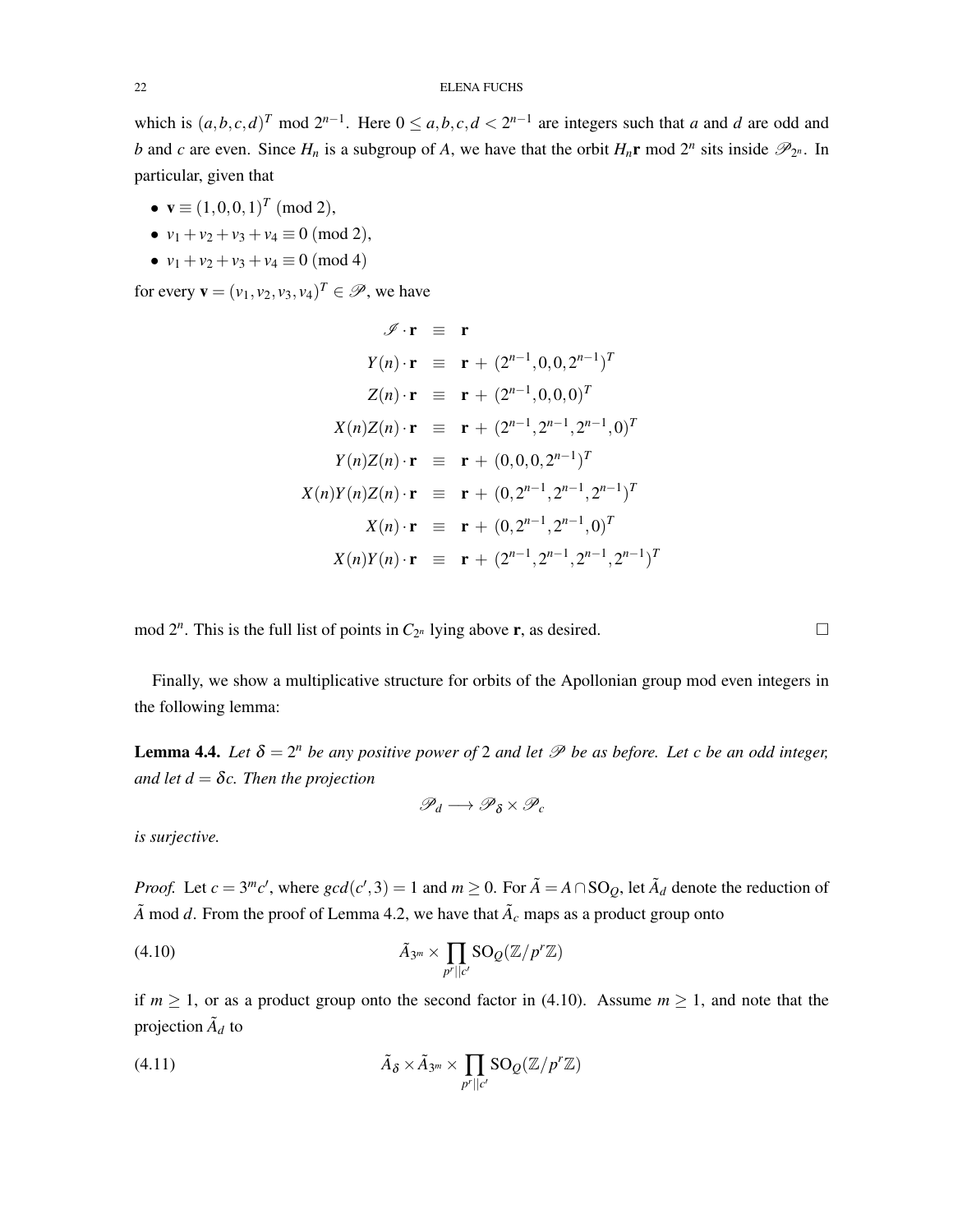is onto each factor by the proof of Lemma 4.2. By Goursat's Theorem 2.6, note that the groups in (4.10) have no composition factors in common. Furthermore, the order of  $\tilde{A}_\delta$  is a power of 2, and so all of its composition factors also have order a power of 2. However, this is not true of any of the composition factors of  $\tilde{A}_{3^m}$  or  $SO_Q(\mathbb{Z}/p^r\mathbb{Z})$ , so by Goursat's lemma we have that  $\tilde{A}_d$  does indeed map as a product group onto the expression in (4.11). As in Lemma 4.2, we consider the orbit

(4.12) 
$$
\tilde{A}_d \mathbf{v} = (\tilde{A}_{\delta} \times \tilde{A}_{3^m} \times \prod_{p^r | c^r} SO_Q(\mathbb{Z}/(p^r \mathbb{Z}))(\mathbf{v})
$$

and combine this with the multiplication of  $S_1$  as described in Lemma 4.1 to get

$$
\mathscr{P}_d = (S_1 \cdot \tilde{A}_d)(\mathbf{v}) \cup \tilde{A}_d \mathbf{v} = A_\delta \mathbf{v} \times \mathscr{P}_{3^m} \times \prod_{p^r \mid c^r} C_{p^r} =
$$
  

$$
\mathscr{P}_\delta \times \mathscr{P}_c
$$

as desired. The proof in the case of  $m = 0$  is identical (the factor of  $\mathscr{P}_{3^m}$  is simply ommited).

Theorem 1.4 follows directly from Lemmas 4.2, 4.3, and 4.4. It implies the following improvement of Graham et.al.'s Theorem 1.3.

Corollary 4.5. *Let P be a primitive integral Apollonian circle packing, and let d >* 1 *be a square free integer such that gcd*( $d$ *,*6) = 1*. The curvatures of circles in P cover all possible congruence classes modulo d.*

*Proof.* We wish to show that for any residue class *k* modulo *d*, *k* is a coordinate of some vector  $v \in \mathcal{P}$ . Suppose  $k \neq 0$ . Let  $C_d = \prod_{p \mid d} C_p$ . Note that  $Q(0,0,k,k) = 0$  for any  $k \neq 0$  where *Q* is the Descartes form, and so  $(0,0,k,k) \in C_d$  for all  $d \in \mathbb{N}$ . Since  $\mathcal{P}_d = C_d$  for *d* relatively prime to 6 by Theorem 1.4, we have that  $(0,0,k,k) \in \mathcal{P}_d$  as well, and so we have what we want. If  $k = 0$ , then we easily produce a vector with coordinate 0 in  $\mathcal{P}_d$  – again,  $(0,0,a,a) \in \mathcal{P}_d$  for any  $a \neq 0$ .

Note that the corollary above implies that the bad primes (in the sense of Weisfeiler's theorem) for the Apollonian group are 2 and 3. Removing either of these from the set of bad primes is impossible – the corollary does not hold if 6 is replaced by either 2 or 3.

This corollary, combined with Theorem 1.4, completes the local description of curvatures in any given primitive ACP. The next step is to prove a local to global principle as in Conjecture 1.5, and to try understand for which thin groups one might expect such a principle to hold. In addition, it would be interesting to explain how the set of bad primes depends on the group itself. Here, we extract the bad primes via a rather technical process, and being able to avoid this process would be useful in applications of the affine sieve and beyond.